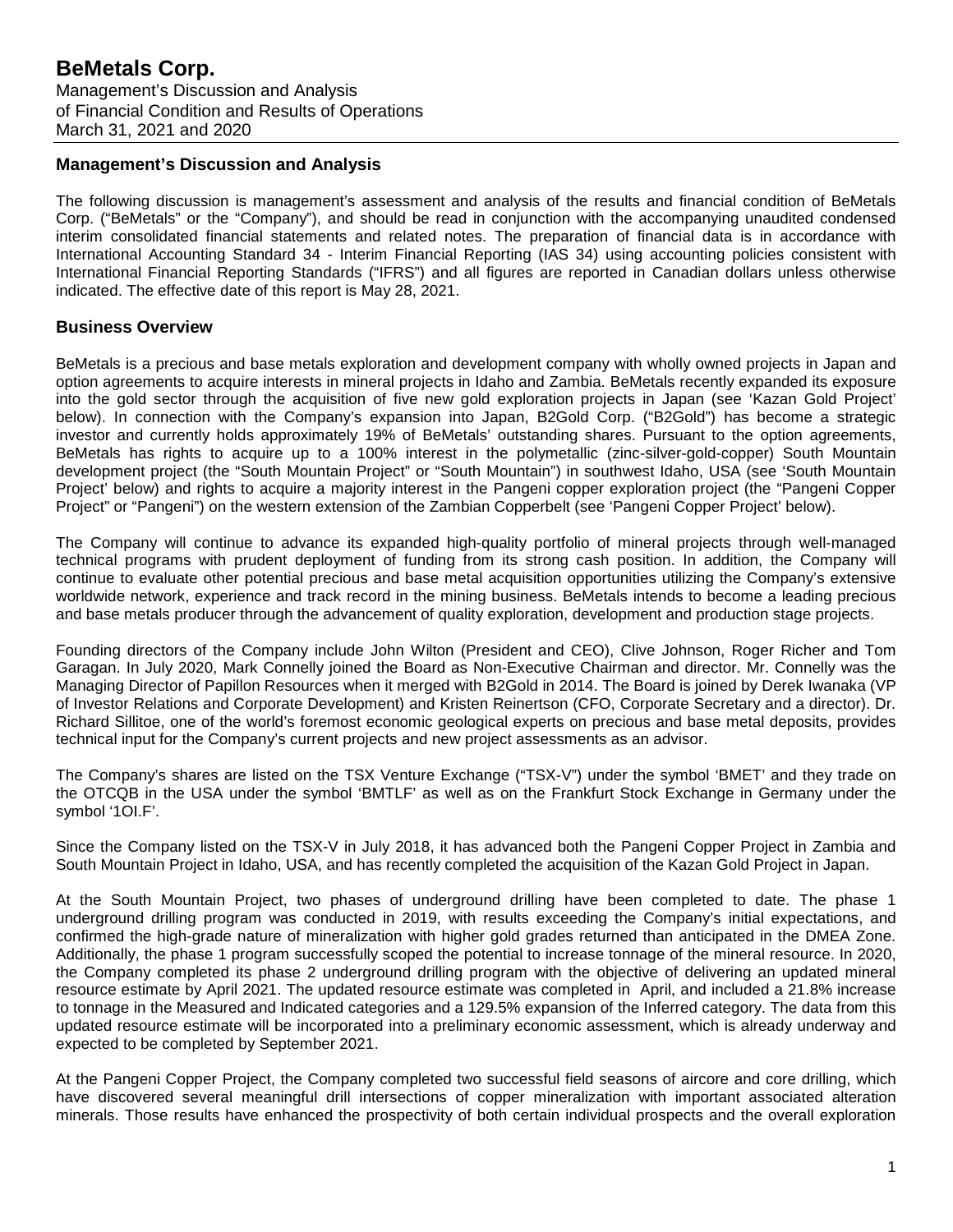licence potential for a large-scale copper deposit discovery within the licence area. In March 2021, the Company signed a Joint Exploration and Option Agreement with Japan Oil, Gas and Metals National Corporation ("JOGMEC") and the related investment into the project allows for the acceleration of exploration at Pangeni. BeMetals is currently planning to commence an expanded phase of aircore and follow-up core drilling to extend the prospects with discovered copper mineralization and test other priority targets on the Pangeni property.

The Company has also been successful in raising funds, securing investments totalling \$23.5 million through private placements of \$2.24 million in 2018, \$6.25 million in 2019, \$7.5 million in 2020, and another \$7.5 million in 2021. B2Gold was the single strategic investor in the latest financing and the Company is strongly positioned to advance its current projects and potentially to make new project acquisitions.

# **Kazan Gold Project in Japan**

In 2020, the Company announced it intended to expand its exposure to precious metals by identifying and securing an entry-level precious metals project and by early 2021 BeMetals achieved that objective. On February 17, 2021, BeMetals announced it had signed an agreement to acquire privately owned Kronk Resources Inc. ("Kronk") and its wholly owned subsidiary Kazan Resources ("Kazan") which holds the rights to a highly prospective portfolio of advanced and early stage gold exploration projects in Japan (the "Kronk Transaction").

The Kronk Transaction closed on April 23, 2021, and provides BeMetals with excellent direct exposure to highly prospective gold exploration properties in areas of Japan known to have hosted numerous historical high-grade mines.The Company is currently planning the 2021 fieldwork program and expects to launch its first exploration program at the most advanced projects within the portfolio, including the Kato Project in Hokkaido. Currently Japan is not allowing foreigners to enter the country due to COVID-19 restrictions however as soon as these restrictions are lifted, BeMetals will mobilize its agents and advisors to and within the country. Through the acquisition of Kronk and Kazan, the Company has retained an effective domestic corporate operational structure including key personnel in Japan to allow the progress of its exploration efforts.

## *About the Project*

The Kazan Gold Project in Japan is an expertly selected portfolio of gold properties, including the advanced explorationstage Kato Project in Hokkaido. Kazan assembled this land position covering extensions and similar geological terrains known to have hosted numerous historical high-grade mines including, but not limited to, the currently operating Hishikari Gold Mine on Kyushu, which produced 7.9 million ounces of gold from 1985-2020 at an average grade of 30-40 grams per tonne gold.

Kazan has the rights to explore five project areas in Japan including the more advanced exploration stage Kato Project, Todoroki and Konomai projects on Hokkaido, and the Tashiro and Hokusatu projects on Kyushu.

**The Kato Gold Project** is Kazan's most advanced exploration project and covers close to 2,000 hectares in Hokkaido. The property was drilled by the Japanese government's Metal Mining Agency of Japan ("MMAJ") in the 1990s and during that time intervals of high-grade gold including 17.5 metres grading 8.15 grams per tonne gold in hole 5MAHB-2 and 18.65 metres grading 5.01 g/t Au in hole 7MAHB-1 were returned. Little work was conducted on the property since the 1990s until the Japanese Ministry of Economy Trade and Industry ("METI") granted the prospecting rights to Kronk in December 2017.

From 2018-2019, Kazan completed several holes which successfully intersected a zone of hydrothermal breccia near the adjacent main target vein. KT19-02A returned a number of zones of gold mineralization including 14 metres grading 2.10 g/t Au without intersecting the primary target vein. In 2020, Kronk deployed a larger drill rig and reached the primary target zone, intersecting over 50 metres of hydrothermal breccia, vein breccia, stockwork, and banded quartz-adularia veins in hole KT20-010. The hole intersected 58.9 metres grading 0.76 g/t Au, including 7.4 metres at 2.99 g/t Au, and ended in 2.8 metres grading 3.1 g/t Au. The Table below illustrates these selected intersections.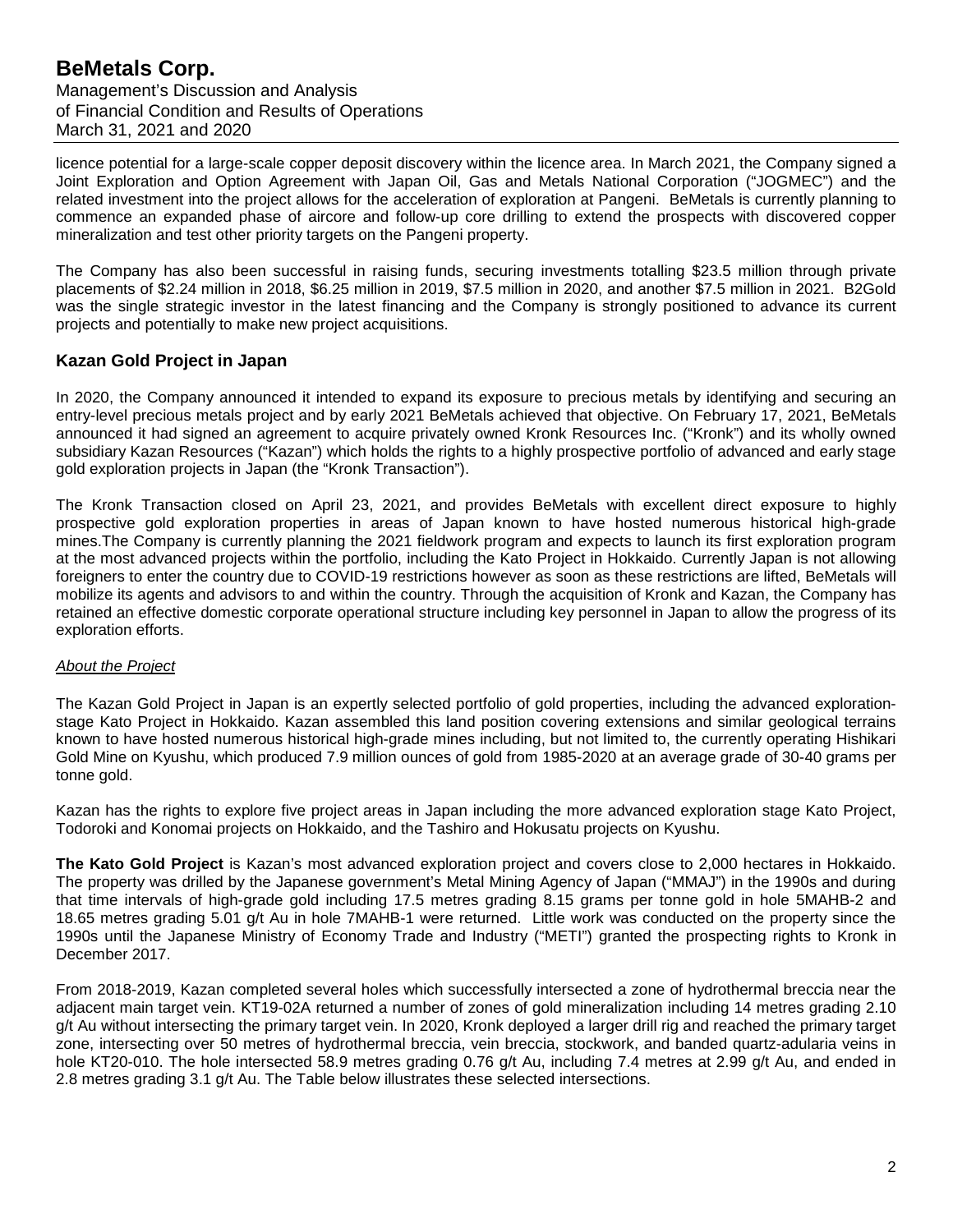Management's Discussion and Analysis of Financial Condition and Results of Operations March 31, 2021 and 2020

Further drilling will be required to follow-up on this priority target zone and other associated highly-prospective targets, some of which have had little to no previous drill testing.

| <b>Drill Hole ID</b> | From (m) | To (m)  | <b>Core Interval</b><br>(m) | Au g/t | <b>Drilled By</b>                 |
|----------------------|----------|---------|-----------------------------|--------|-----------------------------------|
| 5MAHB-2              | 314.80   | 332.30  | 17.50                       | 8.15   | Metal Mining Agency of Japan      |
| 7MAHB-1              | 258.85   | 277.50  | 18.65                       | 5.01   | Metal Mining Agency of Japan      |
| KT19-02A             | 120.48   | 177.05  | 56.57                       | 0.80   | Kronk                             |
| Including            | 136.95   | 164.50  | 27.55                       | 1.40   | Hole did not reach primary target |
| Including            | 150.50   | 164.50  | 14.00                       | 2.10   |                                   |
| KT20-010             |          |         |                             |        | Kronk                             |
| Interval 1:          | 165.30   | 224.20  | 58.90                       | 0.76   |                                   |
| Including            | 167.70   | 175.10  | 7.40                        | 2.99   |                                   |
| Interval 2:          | 229.80   | 232.60* | 2.80                        | 3.10   |                                   |

KATO PROJECT: SELECTED HISTORICAL DRILLING INTERSECTIONS

**The Todoroki Project** is in southwestern Hokkaido, where mapping and sampling of the existing mine workings within the property were completed and confirmed the prospectivity of the area. Further fieldwork will be undertaken to locate possible structures that could host gold bearing veins at depth. The Todoroki veins lie along a deeply incised canyon but other veins may exist where the level of erosion is shallower and failed to expose them.

**The Konomai Project** is located in northeastern Hokkaido. This land package is located in the northern part of a prolific zone of gold mining operations that were active in pre-World War II times. Most of the historical gold mines were shut down during the war years and were never reopened aside from Sumitomo Metal Mining's Konomai Mine, the largest in Hokkaido, which produced 3.1 million ounces of gold.

**The Tashiro Project** is located in northeastern Kyushu. In the 1990s, MMAJ conducted drilling on the property as part of their search for the next Hishikari Gold Mine, which is one of the highest-grade gold mining operations in the world. Mapping, soil sampling, and some geophysics were also undertaken, and the drilling program identified a vein swarm at what is known as the Noya zone where numerous highly anomalous gold intervals were intersected. Further fieldwork will be completed and it is likely a number of priority drill targets will be quickly generated.

**The Hokusatsu Project** is located in southwestern Kyushu. This property is of interest due to its close proximity to two important gold occurrences on the property near the former mines of; Fuke (historical production of 125,000 ounces at 10.5 g/t Au) and Ohkuchi (783,000 ounces at 13.1 g/t Au) Mines. In addition, the high-grade Hishikari Gold Mine is located approximately 16 kilometres to the southeast of the Hokusatsu property.

# *Terms of the Acquisition*

In April 2021, the Company acquired 100% of the outstanding shares of Kronk pursuant to an amalgamation agreement (the "Amalgamation Agreement") and a share purchase agreement (the "Share Purchase Agreement"). Pursuant to the Amalgamation Agreement, 29,566,731 common shares of BeMetals were issued on the basis of 0.5169 shares of BeMetals for each one Kronk share held and pursuant to the Share Purchase Agreement, 3,063,225 common shares of BeMetals were issued on the basis of 0.2585 shares of BeMetals for each one Kronk share held. The lower exchange ratio under the Share Purchase Agreement is less favourable to certain shareholders of Kronk who are also shareholders or directors of BeMetals as well as directors or officers of B2Gold. A total of 32,629,956 common shares of BeMetals were issued pursuant to the Kronk Transaction at a price of \$0.3869 per share. In connection with the Kronk Transaction, the Company closed a non-brokered private placement of \$7,500,000 with B2Gold. B2Gold, Kronk and Kazan are related parties of BeMetals by virtue of common key managerial persons.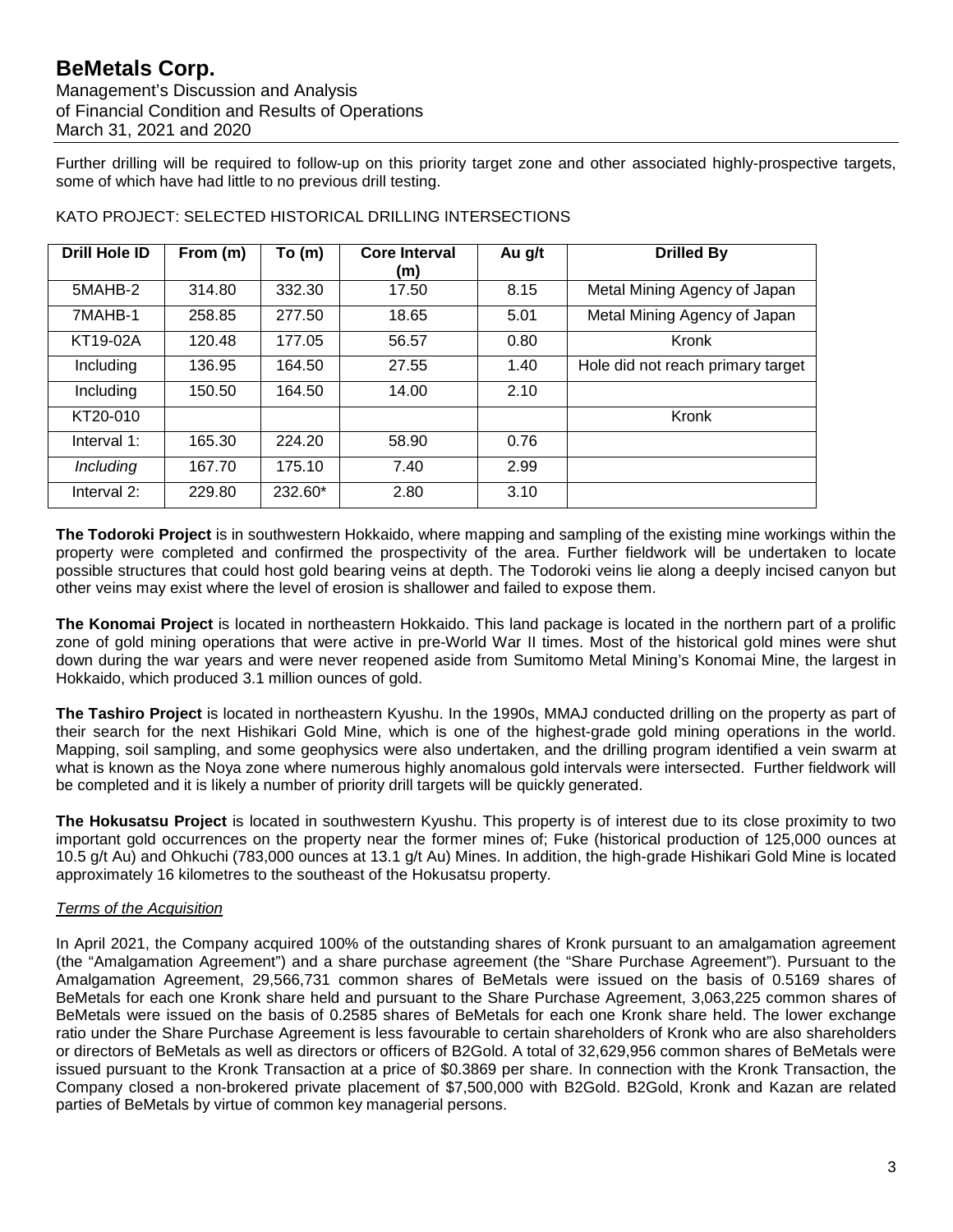## **South Mountain Project**

### *Highlights*

The Company has completed two phases of underground drilling at the South Mountain Project in 2019 and 2020 respectively. These programs successfully extended mineralized zones and confirmed grade distribution of the current polymetallic mineral resource estimate. BeMetals formed and built a project team based in Boise, Idaho that is focused on advancing South Mountain. This team includes key management of Thunder Mountain Gold, Inc. ("Thunder Mountain"), the Optionees of the property. BeMetals has also appointed a highly experienced project manager to oversee and implement the exploration work plans. The project team has rehabilitated the Sonneman Level drift's underground electrical and other utilities, and established a new Texas Zone drill station by opening and extending the old workings in this area of the deposit.

The 2019 drilling results support the significant high-grade nature of the deposit, and demonstrated robust grades in both silver and gold associated with the base metal mineralization. This work also identified areas of additional potential extensions to mineralization on the South Mountain property for testing in 2020. More details of the 2019 results are disclosed in the Company's news releases dated October 8, 2019, November 26, 2019, and January 20, 2020, available on the Company's website at [www.bemetalscorp.com.](http://www.bemetalscorp.com/)

The Company delayed the start of its planned 2020 phase 2 drilling program due to matters associated with the COVID-19 pandemic but was able to drill from September through to December 2020. Final core logging and sampling was completed early in 2021. This drilling included further testing and extension of the DMEA Zone and the first underground exploration of the Texas Zone since the 1980s. The Texas Zone drilling successfully identified a copper-silver dominant Texas West Zone and a zinc-silver-gold Texas East Zone within the deposit. More details can be found in the Company's news releases dated February 9, 2021, and March 17, 2021, available on the Company's website at [www.bemetalscorp.com.](http://www.bemetalscorp.com/)

### HIGHLIGHTS OF THE COMPANY'S UNDERGROUND DRILLING INCLUDE

### DMEA ZONE:

- o **Drill hole SM19-003:** intersected 24.17 metres grading 11.12% Zn, 267 g/t Ag, 3.44 g/t Au, 3.75% Pb, and 0.29% Cu
- o **Drill hole SM19-006:** intersected 15.70 metres grading 21.27% Zn, 147 g/t Ag, 8.04 g/t Au, 0.77% Pb, and 0.30% Cu
- o **Drill hole SM19-007:** intersected 12.20 metres grading 18.16% Zn, 122.6 g/t Ag, 4.41 g/t Au, 1.55% Pb, and 0.16% Cu
- o **Drill hole SM19-014 Interval 1:** intersected 15.09 metres grading 9.59% Zn, 127.1 g/t Ag, 1.50 g/t Au, 0.69% Pb, and 0.28% Cu
- o **Drill hole SM20-027 Interval 2**: 30.85 metres grading 4.66% Zn, 103.9 g/t Ag, 1.59 g/t Au, 0.39% Pb and 0.17% Cu

*Including: 5.54 metres grading 13.12% Zn, 104.7 g/t Ag, 2.73 g/t Au, 0.43% Pb and 0.31% Cu*

o **Drill hole SM20-027 Interval 4**: 4.44 metres grading 7.11% Zn, 108.7 g/t Ag, 0.14 g/t Au, 0.22% Pb and 0.68% Cu

### TEXAS WEST ZONE:

- **Drill hole SM20-028**: 10.85 metres grading 2.56% Copper ("Cu"), 260.1 grams per tonne ("g/t") Silver ("Ag"), 0.26 g/t Gold ("Au"), 0.10% Lead ("Pb") and 0.13% Zinc ("Zn")
- o **Drill hole SM20-038**: 7.62 metres grading 1.64% Cu, 279.5 g/t Ag, 0.74g/t Au, 0.86% Pb and 0.55% Zn *Including: 5.17 metres grading, 2.23% Cu, 337.9 g/t Ag, 1.02 g/t Au, 1.12% Pb and 0.77% Zn*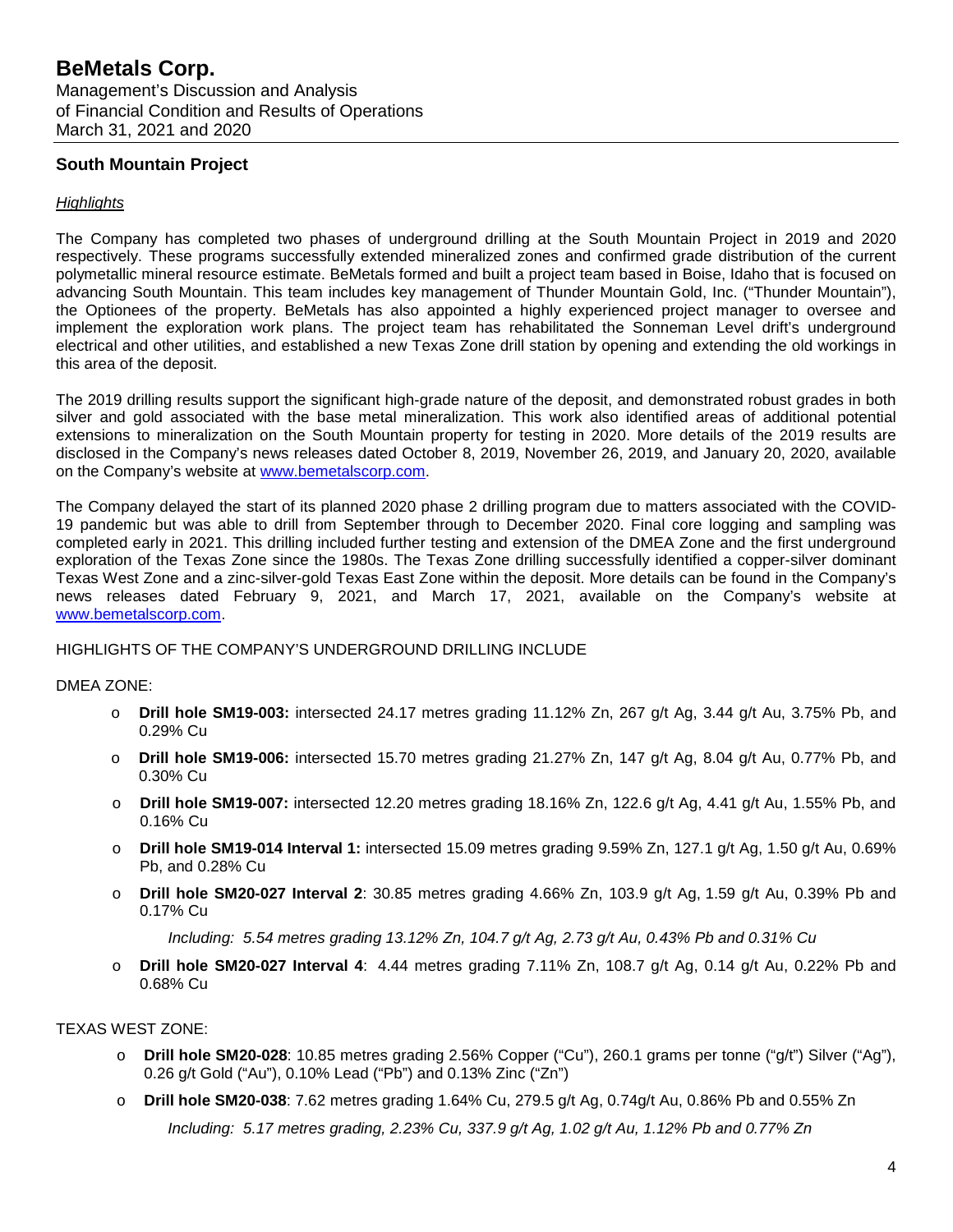o **Drill hole SM20-043 Interval 1**: 7.01 metres grading 2.84% Cu, 181.5 g/t Ag, 0.22 g/t Au, 0.01% Pb and 0.29% Zn

*Including: 4.79 metres grading, 3.81% Cu, 244.3 g/t Ag, 0.17 g/t Au, 0.01% Pb and 0.07% Zn*

### TEXAS EAST ZONE:

o **Drill hole SM20-050 Interval 2**: 8.35 metres grading 4.17% Zn, 194.8 g/t Ag, 4.05 g/t Au, 0.78% Pb and 0.54% Cu

In early May 2021, the Company announced an updated Mineral Resource Estimate ("MRE") for the South Mountain property. The updated MRE included a Measured & Indicated ("M&I") resource of 187,650 tonnes grading 9.63% Zinc ("Zn"), 151 grams per tonne ("g/t") Silver ("Ag"), 2.19 g/t Gold ("Au"), 1.01% Lead ("Pb") and 0.63% Copper ("Cu"), representing a 21.8% increase to the M&I tonnage from the 2019 estimate with a 20.36% Zn equivalent grade ("ZnEq"). The updated resource also included an Inferred resource of 756,300 tonnes grading 7.63% Zn, 196 g/t Ag, 1.40 g/t Au, 0.97% Pb and 0.81% Cu, representing a 129.5% increase in the Inferred tonnage from the 2019 MRE with a 18.10% ZnEq.

|             |                                |              | <b>Grades and Contained Metal</b> |                       |               |               |      |                      |               |                |                        |       |       |
|-------------|--------------------------------|--------------|-----------------------------------|-----------------------|---------------|---------------|------|----------------------|---------------|----------------|------------------------|-------|-------|
| Ore<br>Type | <b>Classification</b>          | Mass         | <b>Zinc</b>                       | Zinc                  | <b>Silver</b> | <b>Silver</b> | Gold | Gold                 | Lead          |                | Lead CopperCopper ZnEq |       |       |
|             |                                | kt           | %                                 | t                     | ppm           | kg            | ppm  | g                    | $\frac{0}{0}$ | t              | %                      | t     | %     |
|             | Measured                       | 48.85        | 11.45                             | 5,600                 | 126           | 6,100         | 2.38 | 116,200              |               | 0.79 400.00    | 0.46                   | 200   | 20.21 |
| Massive     | Indicated                      | 107.90 11.36 |                                   | 12,300.0              | 164           | 17,700        | 2.63 | 283,500              |               | 1.36 1,500     | 0.53                   | 600   | 22.14 |
| Sulfide     | Measured +<br><b>Indicated</b> |              |                                   | 156.75 11.39 17,800.0 | 152           | 23,800        | 2.55 | 399,700              |               | $1.18$ 1,900   | 0.51                   | 800   | 21.54 |
|             | Inferred                       | 705.03       | 8.09                              | 57,000.0              | 202           | 142,600       | 1.49 | 1,049,000 1.04 7,300 |               |                | 0.74                   | 5,200 | 18.34 |
|             | Measured                       | 9.62         | 1.25                              | 100.0                 | 187           | 1,800         | 0.78 | 7,500                | 0.30          | $\Omega$       | 1.26                   | 100   | 18.23 |
|             | Indicated                      | 21.28        | 0.49                              | 100.0                 | 130           | 2,800         | 0.17 | 3,700                | 0.07          | $\Omega$       | 1.20                   | 300   | 12.63 |
| Skarn       | Measured +<br><b>Indicated</b> | 30.90        | 0.72                              | 200.0                 | 148           | 4,600         | 0.36 | 11,200               | 0.14          | $\bf{0}$       | 1.21                   | 400   | 14.38 |
|             | Inferred                       | 51.26        | 1.34                              | 700.0                 | 110           | 5,600         | 0.19 | 9,900                | 0.04          | $\Omega$       | 1.66                   | 900   | 14.92 |
|             | Measured                       | 58.47        | 9.77                              | 5,700.0               | 136           | 7,900         | 2.12 | 123,700              | 0.71          | 400            | 0.59                   | 300   | 19.88 |
|             | Indicated                      | 129.18       | 9.57                              | 12,400.0              | 158           | 20,400        | 2.22 | 287,300              |               | 1.15 1,500     | 0.64                   | 800   | 20.57 |
| Total       | Measured +<br>Indicated        | 187.65       | 9.63                              | 18,100.0              | 151           | 28,400        | 2.19 | 411,000              |               | $1.01$   1,900 | 0.63                   | 1,200 | 20.36 |
|             | Inferred                       | 756.30       | 7.63                              | 57,700.0              | 196           | 148,200       | 1.40 | 1,058,900 0.97 7,300 |               |                | 0.81                   | 6,100 | 18.10 |

#### SOUTH MOUNTAIN MINERAL RESOURCE STATEMENT (METRIC UNITS)

*1) The effective date of the mineral resource estimate is April 20th, 2021. The QP for the estimate is Mr. Richard A. Schwering, P.G., SME-RM, of Hard Rock Consulting, LLC. and is independent of BeMetals, Corp., Thunder Mountain Gold Inc., and South Mountain Mines Inc.*

- *2) Mineral resources are not mineral reserves and do not have demonstrated economic viability such as diluting materials and allowances for losses*  that may occur when material is mined or extracted; or modifying factors including but not restricted to mining, processing, metallurgical, *infrastructure, economic, marketing, legal, environmental, social and governmental factors. Inferred mineral resources may not be converted to mineral reserves. It is reasonably expected, though not guaranteed, that the majority of Inferred mineral resources could be upgraded to Indicated mineral resources with continued exploration.*
- *3) The mineral resource is reported at an underground mining cutoff of \$102.5 U.S. Net Smelter Return ("NSR") within coherent wireframe models. The NSR calculation and cut-off is based on the following assumptions: an Au price of \$1,750/oz, Ag price of \$23.00/oz, Pb price of \$1.02/lb., Zn price of \$1.20/lb. and Cu price of \$3.40/lb.; Massive sulfide ore type metallurgical recoveries and payables of 52.25% for Au, 71.25% for Ag, 71.40% for Zn, 66.50% for Pb, and 49.00% for Cu and a total smelter cost of \$33.29; Skarn ore type metallurgical recoveries and payables of 71.25% for Au, 80.75% for Ag, 51.00% for Zn, 47.50% for Pb, and 87.70% for Cu and a smelter cost of \$7.24; assumed mining cost of \$70/ton, process costs of*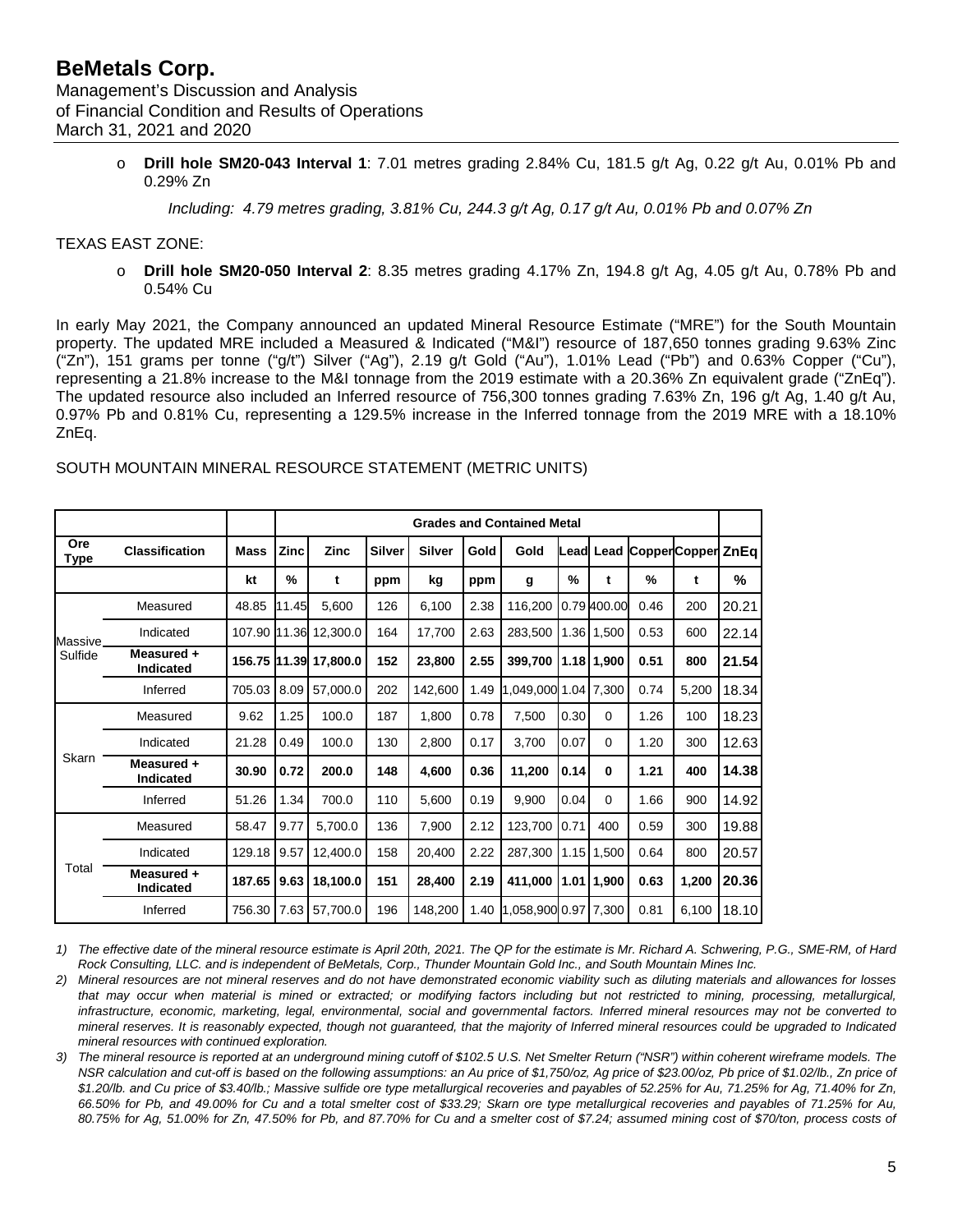*\$25/ton, and general and administrative costs of \$7.5/ton. Based on the stated prices and recoveries the NSR formula is calculated as follows; NSR = (Ag grade \* Ag price \* Ag Recovery and Payable) + (Au grade \* Au price \* Au Recovery and Payable) + (Pb grade \* 20 \* Pb Price \* Pb Recovery and Payable) + (Cu grade \* 20 \* Cu Price \* Cu Recovery and Payable) + (Zn grade \* 20 \* Zn Price \* Zn Recovery and Payable) for each ore type.*

- *4) The zinc equivalent grades were calculated as Zn Grade + (((Pb Price \* Pb Recovery and Payable) / (Zn Price\*Zn Recovery and Payable)) \* Pb Grade) + (((Cu Price \* Cu Recovery and Payable) / (Zn Price \* Zn Recovery and Payable)) \* Cu Grade) + (((Ag Price \* Ag Recovery and Payable) / (Zn Price \* 20 \* Zn Recovery and Payable)) \* Ag Grade) + (((Au Price \* Au Recovery and Payable) / (Zn Price \* 20 \* Zn Recovery and Payable)) \* Au Grade)*
- *5) Rounding may result in apparent differences when summing tons, grade and contained metal content. Tonnage and grade measurements are in U.S. units and converted to metric*

The Company commenced a Preliminary Economic Assessment ("PEA" or the "Study") in March 2021. Both BeMetals and Thunder Mountain have agreed to appoint Mine Technical Services Ltd., to undertake and deliver this PEA for the South Mountain Project working closely with the Company, its consultants and advisors. As part of the work for the PEA, SGS Mineral Services have launched a metallurgical test work program to update the historical process studies. In addition, Hard Rock Consulting LLC, was contracted to provide the updated MRE for the project.

All the analytical drill data has now been received and the Company will incorporate results from the updated MRE in the ongoing Preliminary Economic Assessment, which is scheduled to be completed by September 2021.

### *About the Project*

The South Mountain Project is a high-grade zinc/silver/gold/copper, polymetallic development project that is located approximately 70 miles southwest of Boise, Idaho. The project was intermittently mined from the late 1800s to the late 1960's and its existing underground workings remain intact and well maintained. Historic production has largely come from skarn-hosted and high-grade massive sulfide bodies that remain open for resource expansion at depth and along strike. These high-grade bodies comprise South Mountain's current mineral resource. According to historical smelter records approximately 53,642 tons of mineralized material has been mined to date. These records also indicate average grades of 14.5% Zn, 363.42 g/t Ag, 1.98 g/t Au, 2.4% Pb, and 1.4% Cu were realized.

The South Mountain Project is largely on and surrounded by private surface land, and as such, the permitting and environmental aspects of the project are expected to be straightforward. Permits are in place for exploration and BeMetals does not anticipate any significant barriers to any future development through following normal procedures at the South Mountain Project. Prior to the phase 1 drilling campaign, an independent technical report for the South Mountain Project's current mineral resource was completed by Hard Rock Consulting, LLC, effective April 1, 2019, and is available on the Company's website at [www.bemetalscorp.com](http://www.bemetalscorp.com/) and under the Company's profile on SEDAR at [www.sedar.com.](http://www.sedar.com/) The technical report supporting the updated mineral resource completed by Hard Rock Consulting, LLC, effective April 20, 2021 is expected to be filed by June 18, 2021. More details can be found in the Company's news releases dated May 4, 2021, available on the Company's website at [www.bemetalscorp.com.](http://www.bemetalscorp.com/)

### *Terms of the South Mountain Option Agreement*

In February 2019, the Company entered into an option agreement (the "South Mountain Agreement") with Thunder Mountain and certain of its wholly owned subsidiaries, to acquire up to a 100% interest in the South Mountain Project. In June 2019, the Company received final approval from the TSX-V of the option agreement and related transactions (the "South Mountain Transaction").

Under the terms of the South Mountain Agreement, the Company through its wholly owned subsidiary has the right to acquire from Thunder Mountain, all of its interest in the South Mountain Project by way of acquiring 100% of the outstanding shares of South Mountain Mines Inc. ("SMMI"), a wholly owned subsidiary of Thunder Mountain (the "SMMI Acquisition"). SMMI currently holds a 75% interest in the South Mountain Project and has the right to acquire the remaining 25% upon satisfying a 5% Net Returns Royalty capped at US\$5,000,000 which is due on or before November 3, 2026.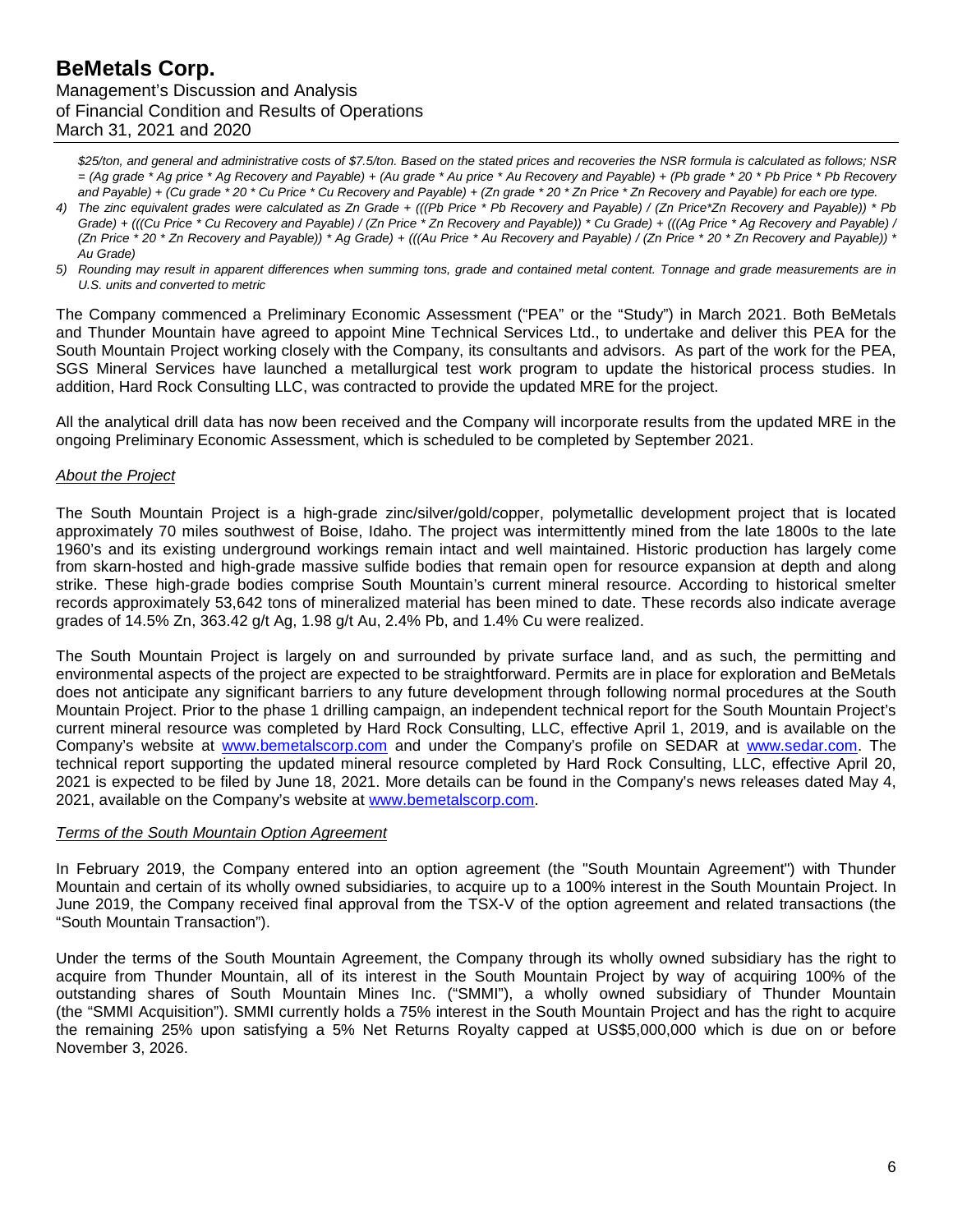In order to complete the SMMI Acquisition, the Company must:

- 1. Make an initial cash payment of US\$100,000 upon Thunder Mountain delivering voting support agreements from shareholders controlling over 50% of outstanding Thunder Mountain shares (completed); and
- 2. Upon satisfaction of certain conditions precedent, including receipt of TSX-V acceptance and all requisite Thunder Mountain shareholder approvals:
	- a. purchase 2.5 million shares of common stock of Thunder Mountain at US\$0.10 per share by way of private placement (completed); and
	- b. issue 10 million common shares of the Company to Thunder Mountain (completed);
- 3. Make four semi-annual cash payments of US\$250,000 each (US\$750,000 completed); and
- 4. Complete a Preliminary Economic Assessment for the South Mountain Project; and
- 5. Make a final payment to Thunder Mountain consisting of cash, common shares of the Company, or a combination of both at the discretion of the Company. The final payment would be the greater of either US\$10 million or 20% of the after-tax net present value of the property as calculated in a Preliminary Economic Assessment study completed by an agreed independent author. The final payment would be decreased by US\$850,000 to account for certain cash payments previously made under items 1 and 2 above, the value of the 10 million BeMetals shares issued under item 2 above, as well as certain liabilities of SMMI to be assumed upon the SMMI Acquisition. The final payment is also capped at a maximum of 50% of the market capitalization of the Company as of the completion date of the SMMI Acquisition if applicable.

In June 2020, certain milestones under the South Mountain Agreement were agreed to be extended by three months, including the remaining cash option payments (two of which were made in September 2020 and March 2021 and the final cash option payment is now due in September 2021), as well as the final acquisition value payment. Following these amendments, the Company has until September 2021 to complete the SMMI Acquisition (subject to extension in certain limited circumstances).

## *Summary of Exploration Expenses*

The following table summarizes the exploration costs associated with the Company's South Mountain Project as at March 31, 2021:

|                                    | South<br>Mountain<br>Project |
|------------------------------------|------------------------------|
|                                    |                              |
| Balance December 31, 2020          | \$4,445,641                  |
| Advances                           | (18,500)                     |
| Consulting & wages                 | 225,790                      |
| Drilling                           | 71,492                       |
| Land fees/Lease payments           | 7,829                        |
| Site logistics                     | 63,205                       |
| Balance March 31, 2021             | 4,795,457                    |
|                                    |                              |
| Advances unspent at March 31, 2021 | 13,813                       |
|                                    |                              |
| Share-based compensation           | 11,578                       |
|                                    |                              |
| Balance March 31, 2021             | \$4.820.848                  |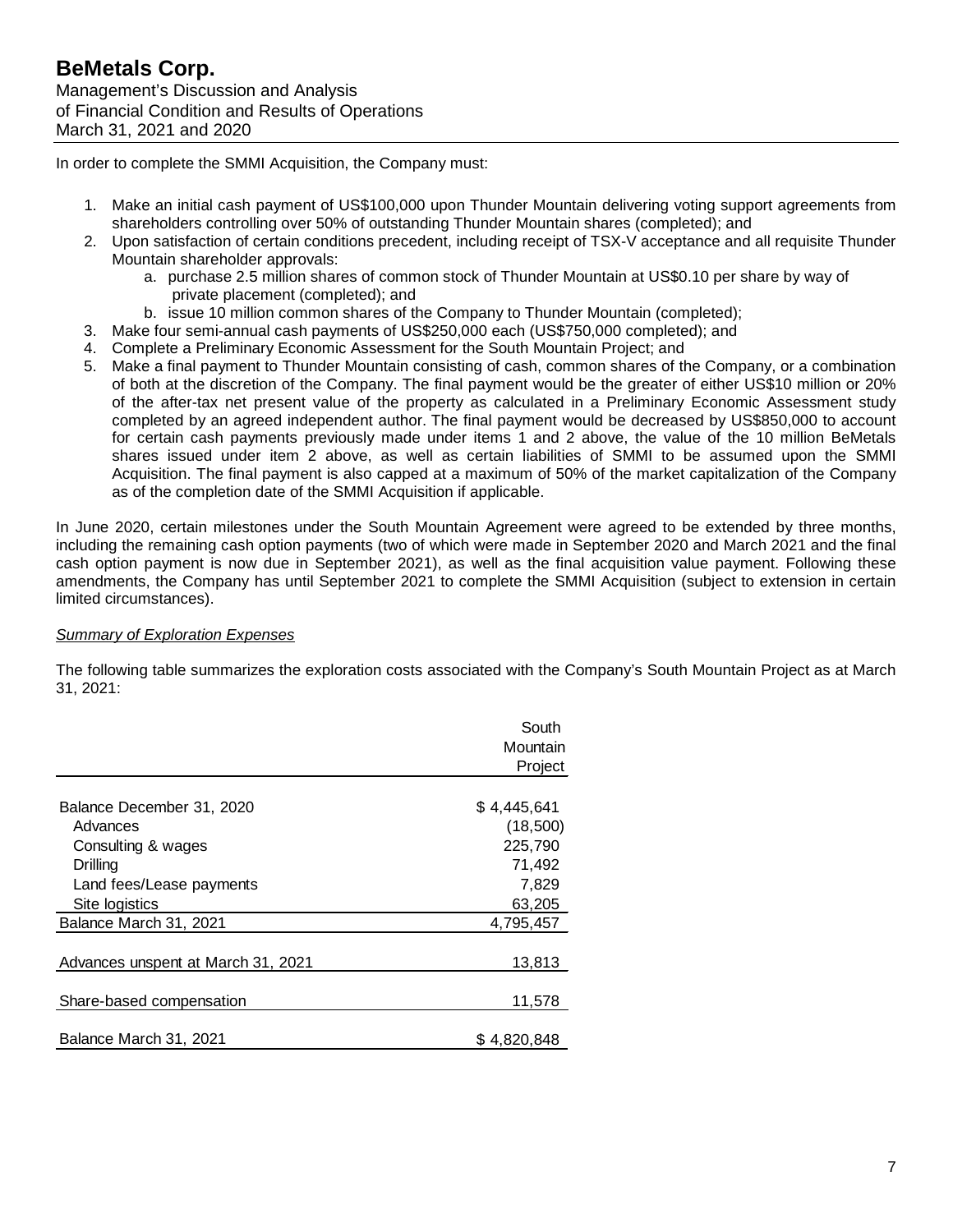# **Pangeni Copper Project**

## *Highlights*

The Company has carried out field exploration activities at the Pangeni Copper Project since 2018, which have continued to deliver encouraging results and motivate accelerated and expanded exploration of the property.

In July 2019, the Company launched its initial core drilling program at the Pangeni Copper Project, comprising approximately six shallow boreholes to test the three targets generated by the aircore drilling programs. Between July 2 and August 23, 2019, 1,275 metres of core drilling was completed on the project during the 2019 field season. The 2020 exploration program included the completion of some 3,700 metres of shallow aircore drilling to test both significant step outs from copper intersections from the 2019 field work and to test other priority targets generated from the interpretation of the airborne magnetics. Also approximately 770 metres of core drilling was completed in five drill holes to test copper anomalies below the Kalahari sand cover. The 2020 drilling program was completed in mid-December. Full laboratory results were received in late March 2021, and quality assessments of the data completed.

HIGHLIGHTS OF THE EXPLORATION CORE DRILLING RESULTS INCLUDE:

- o **D2 Prospect Drill Hole D2-C1**: intersected 5.50 metres grading 0.53% Cu
- o **Drill Hole D2-C2**: intersected 5.56 metres grading 0.47% Cu
- o **Drill hole D3-C1 Interval 1:** 3.98 metres grading 0.39% Cu
- o **Drill Hole D3-C1 Interval 2**: 3.70 metres grading 0.37% Cu
- o **SW Prospect (E2) Drill Hole SW (E2)-C2**: intersected 4.50 metres grading 0.39% Cu

*Including: 0.5 metres of 1.59% Cu & 0.5 metres grading 1.22% Cu*

Importantly these intersections are related to broader zones of anomalous copper and associated with alteration minerals known to occur in copper deposits and mines within the region. The mineralization is predominantly present as chalcopyrite a copper sulphide mineral.

The 2020 D3-C1 shallow copper intersections are particularly meaningful, as they occur some 850 metres along the same interpreted strike of the mineralized zones intersected in holes D2-C1 and D2-C2 during the 2019 field season.

The SW (E2) target results represent a 600 metre northeast extension, of the previously drilled SW Target, under the Kalahari sand cover units. This consolidated SW (E2) prospect has now returned significant bedrock copper mineralization over some two kilometres of strike. More details of these results are disclosed in the Company's news release dated October 16, 2019 and are available on the Company's website at [www.bemetalscorp.com.](http://www.bemetalscorp.com/)

The 2020 field season was designed to focus on further aircore drilling at the D2, SW (E2), CT targets to test for mineralized extensions and vector towards higher-grade mineralization, as well as test other priority targets within the licensed area. Results of the 2020 drilling campaign were announced in April 2021 and revealed compelling potential for the D-Prospect as well as generated additional priority targets for testing in 2021. These combined results significantly expand the footprint and potential of the D-Prospect. Based on the successful results from the 2020 drilling campaign, the Company is planning to follow-up with additional aircore drilling at the D-Prospect as well as at the newly identified G2 and Q3 targets with testing of additional priority targets in 2021.

In March 2021, BeMetals entered into a Joint Exploration and Option Agreement (the "JOGMEC Agreement") with Japan Oil, Gas and Metals National Corporation that provides an initial investment of US\$1.5 million for money-in-the-ground exploration at the Pangeni Copper Project with additional ongoing pro-rata contributions. This investment from JOGMEC is expected to significantly accelerate exploration at the property. Further information on this agreement with JOGMEC is detailed below.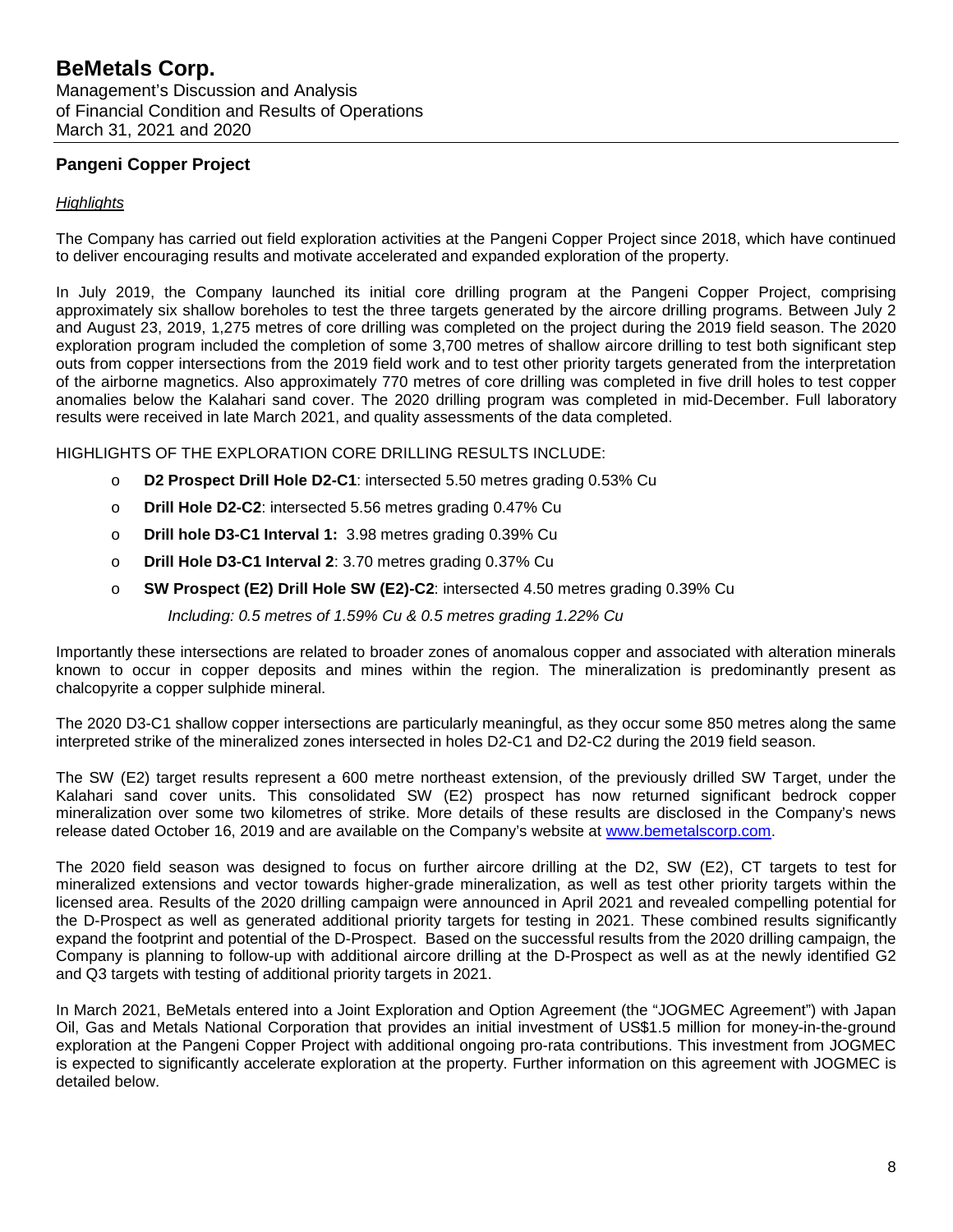### *About the Project*

The Pangeni Copper Project is located on the western extension of the Zambian Copperbelt, within the Lufilian Arc, underlain by Katangan Supergroup metasediments situated unconformably on basement schists and gneisses, which are covered by a thin veneer of Kalahari sands. The open-pit Sentinel Copper Mine is operated by First Quantum Minerals Ltd. some 130 kilometres to the northeast of the Pangeni Project. A number of major international mining companies have identified this region of the Zambian Copperbelt to be prospective for the discovery of tier one copper mines and are also conducting extensive exploration work in this area.

The Pangeni Licence is geologically prospective for the following deposit types; Basement-hosted Cu (analogues: the Lumwana Deposit, Nyungu Prospect), Sediment-hosted stratiform Cu-Co (analogues: Nchanga, Konkola, Nkana, and Mufulira Deposits), other Domes Region Deposits e.g. Sentinel, and Kansanshi and DRC Copperbelt Deposits e.g. Lonshi, Frontier, Kamoa-Kakula).

An independent technical report for the Pangeni Copper Project, prior to the 2019 and 2020 drilling campaigns, has been completed by African Mining Consultants Limited, effective April 10, 2018, and is available on the Company's website at [www.bemetalscorp.com](http://www.bemetalscorp.com/) and under the Company's profile on SEDAR at [www.sedar.com.](http://www.sedar.com/)

### *Terms of the Pangeni Option Agreement*

In February 2018, further to a November 2017 letter agreement, the Company confirmed the agreement (the "Pangeni Agreement") with Copper Cross Zambia Limited (the "Pangeni Vendor") for the right to acquire up to a 72% interest in the Pangeni Copper Project. In July 2018, the Company received final approval from the TSX-V of the option agreement and related transactions. In January 2020, certain amendments were made to the Pangeni Agreement (the "January 2020 amendments").

Under the terms of the Pangeni Agreement, and including the January 2020 amendments, to complete the acquisition of the initial 67.5% interest in the Pangeni Copper Project, the Company must:

before the second anniversary in February 2020:

- 1. make cash payments of US\$250,000 (\$327,235) (completed); and
- 2. issue a total of 780,500 common shares (completed);

and before December 31, 2020:

3. expend US\$2.5 million in exploration work or cash advances for future exploration work (US\$2,500,000 completed) (\$3,313,750);

and then, before the fifth anniversary in February 2023:

- 4. complete a preliminary economic assessment; and
- 5. make a further cash payment of US\$450,000 (a portion of which may be paid in common shares at the option of the Company); and
- 6. make a payment of US\$700,000 as an advanced royalty reduction payment.

Following acquisition of the initial 67.5% interest the Company can acquire an additional 4.5% interest by completing a feasibility study and making a further cash payment of US \$750,000 (a portion of which may be paid in common shares of BeMetals at the option of the Company).

At the commencement of the mine development phase, and following a feasibility study, a one-off milestone payment is payable, based upon total proven and probable mineral reserves, as follows: US\$2 million if less than 500 kilotonnes ("kt") contained copper, US\$3 million if the contained copper is between 500 kt and 1,000kt, and US\$6 million if greater than 1,000kt contained copper. Upon commencement of production, Pangeni Mineral Resources Limited is entitled to a 3% Net Smelter Royalty (which may be reduced to 2.5% following the US\$700,000 royalty reduction payment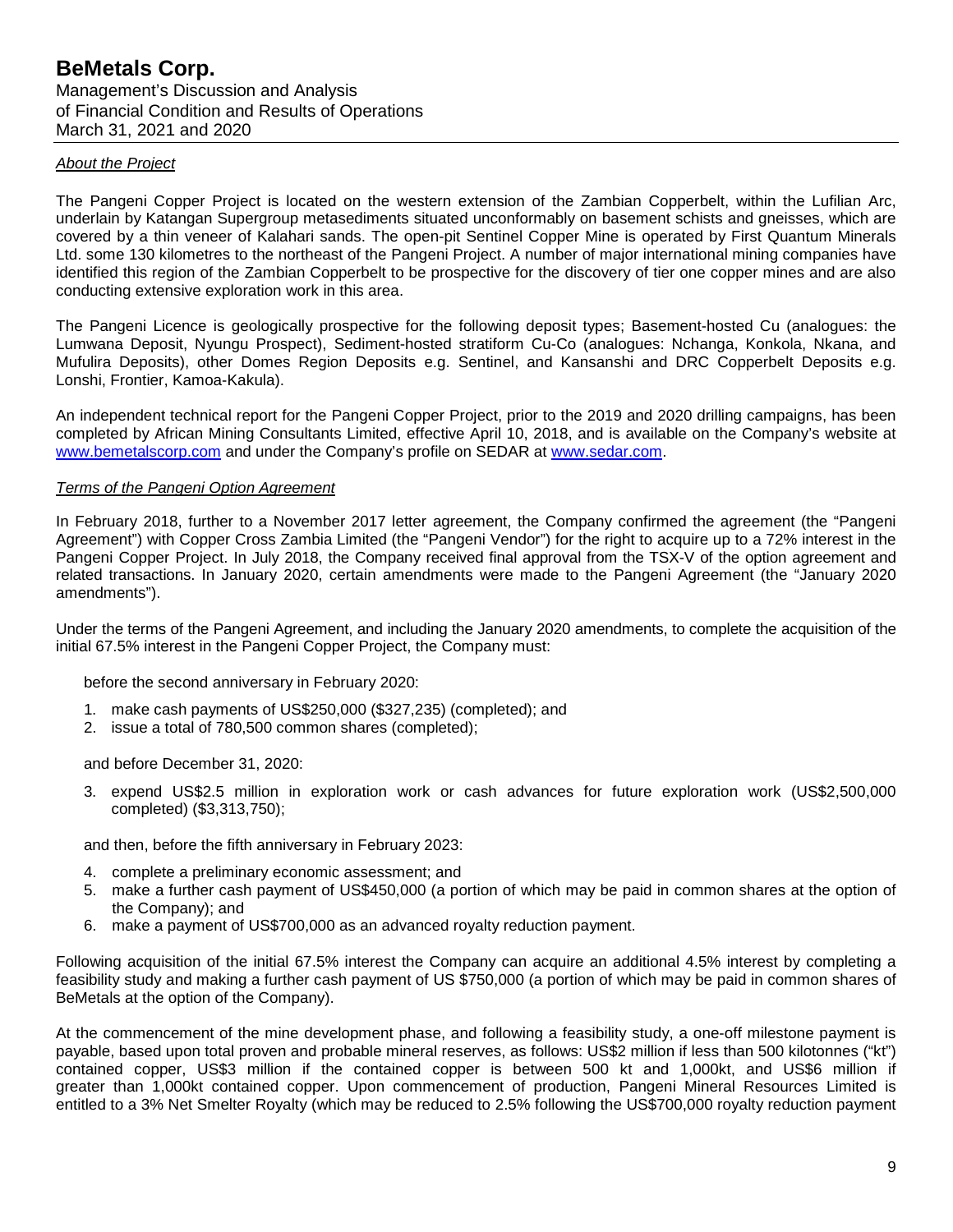above and further reduced to 1% following an additional royalty reduction payment by the Company, determined by an internationally recognised valuator, which is not to exceed US\$3.3 million).

### *Terms of JOGMEC Agreement*

Under the terms of the JOGMEC Agreement, by March 31, 2021 JOGMEC will fund US\$1,000,000 for exploration expenditures by way of payment to BeMetals for exploration activities completed in the 2020 field program. This payment was received in March 2021. During 2021, JOGMEC will also fund an additional US\$ 500,000 in exploration expenditures, after which JOGMEC will be deemed to have earned a 27.8% interest in BeMetals' option to acquire up to a 72% interest in the Pangeni Project. Upon earning its interest in the BeMetals option, for the remainder of the agreed future exploration programs, JOGMEC will fund exploration expenditures pro-rata in accordance with its 27.8% interest. In total JOGMEC will therefore solely fund US\$ 1,500,000 of exploration expenditures, and thereafter fund exploration expenditures pro-rata in accordance with its proportionate interest in the BeMetals option for the property. The above investments will provide JOGMEC with rights to an approximately 20% stake in the Pangeni Project assuming the full exercise of all applicable underlying parties and optionees and BeMetals will retain rights to approximately 52%. BeMetals retains overall management control through the project's technical committee and its majority option position in the Pangeni Project.

### *Off-take Option Rights*

Provided JOGMEC maintains its 27.8% interest in the BeMetals option through pro-rata funding of its proportionate share of exploration expenditures until December, 31, 2024, it will have earned a First Off-take Option, whereby, through annual Right of First Offer ("ROFO") and Right of First Refusal ("ROFR") provisions, JOGMEC will have the right to purchase up to 30% of the off-take from any mining operation on the property. JOGMEC would be entitled to exercise such ROFO/ROFR rights beginning on December 31, 2024 until the 10-year anniversary of the commencement of commercial production (with any purchases of off-take to begin on the commencement of commercial production).

Furthermore, should JOGMEC maintain at least a 10% interest in the Pangeni Project at the time a production decision is made for the Pangeni Project, it will be entitled to an additional Second Off-take Option, whereby, through an annual ROFR right, JOGMEC will have the right to purchase up to an additional 20% of the off-take from any mining operation on the property (for an aggregate 50% purchase right). JOGMEC would be entitled to exercise such Second Off-take ROFR rights beginning on the date a production decision is made until the end of the life of mine on the property (with any purchases of off-take pursuant to the Second Off-take Option to begin on the commencement of commercial production). If this Second Off-take Option is earned by JOGMEC, the term of the Off-take Option will also be extended, such that it will continue until the end of the life of mine. The remaining 70% or 50%, as applicable, of production from any mining operation remains unencumbered by JOGMEC's rights.

### *Summary of Exploration Expenses*

The following table summarizes the advances & expenditures associated with the Company's Pangeni Copper Project expenditure commitment as at March 31, 2021: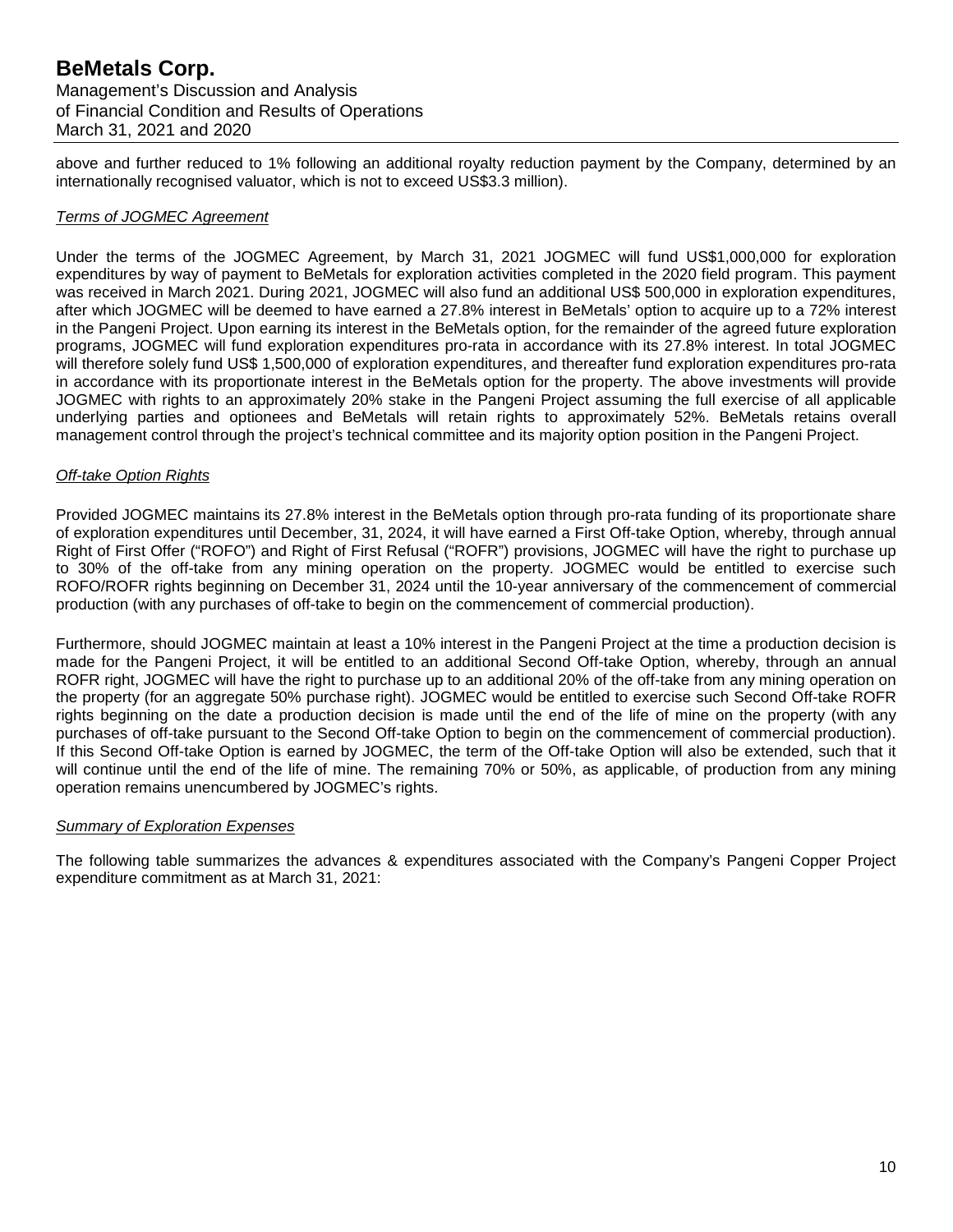Management's Discussion and Analysis of Financial Condition and Results of Operations March 31, 2021 and 2020

|                                    | Pangeni<br>Copper<br>Project |
|------------------------------------|------------------------------|
| Balance December 31, 2020          | \$3,408,982                  |
| Advances                           | (247, 875)                   |
| Consulting & wages                 | 37,837                       |
| Drilling                           | 45,495                       |
| Professional fees                  | 37,363                       |
| Site logistics                     | 3,934                        |
| Balance March 31, 2021             | 3,285,736                    |
|                                    |                              |
| Advances unspent at March 31, 2021 | 168,378                      |
|                                    |                              |
| Balance March 31, 2021             | \$3,454,114                  |

## **Overall Performance and Results of Operations**

Total assets increased to \$16,489,008 at March 31, 2021, from \$16,334,757 at December 31, 2020. The most significant assets at March 31, 2021, were cash of \$3,755,373 (December 31, 2020: \$3,206,767), investments of \$471,563 (December 31, 2020: \$509,280), exploration and evaluation assets of \$8,319,161 (December 31, 2020: \$9,158,088), and Option – South Mountain of \$3,705,765 (December 31, 2020: \$3,389,265).

### *Three months ended March 31, 2021 and 2020*

Comprehensive loss for the three months ended March 31, 2021, was \$293,129, down from comprehensive loss of \$498,265 for the three months ended March 31, 2020. The decrease in comprehensive loss is largely due to:

o Decrease in share-based compensation expense of \$286,908. Share-based compensation was \$42,086 for the three months ended March 31, 2021, as compared to share-based compensation of \$328,184 for the three months ended March 31, 2020.

Partially offset by:

o Unrealized loss on FVOCI investments of \$37,717 recorded during the three months ended March 31, 2021 (March 31, 2020: gain of \$83,675).

## **Liquidity and Capital Resources**

As at March 31, 2021, the Company had working capital of \$3,696,848 (December 31, 2020: working capital of \$3,196,596). The Company has incurred negative cash flows from operations of \$267,789 and recorded a loss of \$255,412 for the three months ended March 31, 2021 (March 31, 2020: negative cash flows from operations of \$148,294 and loss of \$581,940, respectively), and has an accumulated deficit of \$6,196,133 as at March 31, 2021 (December 31, 2020: \$5,940,721). The Company does not currently have a source of revenue. On April 23, 2021, the Company closed a non-brokered private placement of \$7,500,000. The accompanying unaudited condensed interim consolidated financial statements have been prepared on the basis of a going concern, which assumes that the Company will realize its assets and discharge its liabilities in the normal course of business. While the Company anticipates it has sufficient capital to meet its current obligations and planned activities for at least twelve months from March 31, 2021, the Company expects it will need to raise additional capital to carry out its long-term objectives. While the Company has been successful in the past in obtaining financing, there is no assurance that it will be able to obtain adequate financing in the future or that such financing will be on terms that are acceptable to the Company.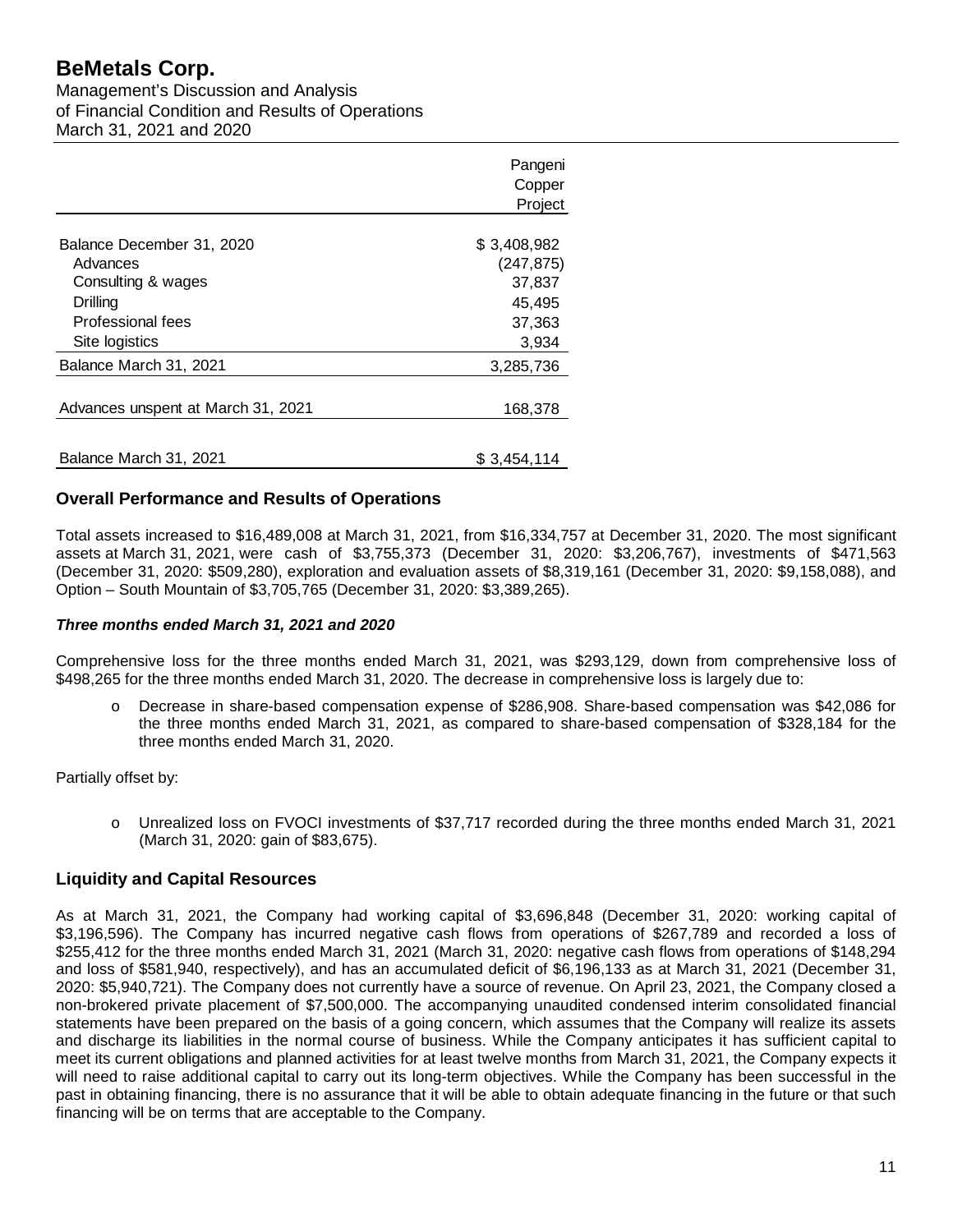Management's Discussion and Analysis of Financial Condition and Results of Operations March 31, 2021 and 2020

# **Summary of Quarterly Results**

|                                           | Q1         | Q4         | Q3         | Q2         |
|-------------------------------------------|------------|------------|------------|------------|
|                                           | 2021       | 2020       | 2020       | 2020       |
| Revenue                                   |            |            | \$<br>-    | \$         |
| Loss                                      | (255,412)  | (315,350)  | (311, 771) | (117, 791) |
| Comprehensive gain (loss)                 | (293, 129) | (473, 020) | 74,953     | (174,506)  |
| Basic and diluted income (loss) per share | (0.00)     | (0.00)     | 0.00       | (0.00)     |
|                                           |            |            |            |            |
|                                           | Q1         | Q4         | Q3         | Q2         |
|                                           | 2020       | 2019       | 2019       | 2019       |
| Revenue                                   | \$         |            | \$         | \$         |
| Loss                                      | (581,940)  | (197,482)  | (232,004)  | (220, 281) |
| Comprehensive loss                        | (498, 265) | (258, 737) | (113, 788) | (358,701)  |
| Basic and diluted loss per share          | (0.00)     | (0.00)     | (0.00)     | (0.00)     |

The increase in comprehensive loss for Q1 2020 was primarily the result of share-based compensation. The increase in comprehensive gain for Q3 2020 was primarily the result of unrealized gain on FVOCI investments. The increase in comprehensive loss for Q4 2020 was primarily the result of share-based compensation.

# **Outstanding Share Data**

## *Issued and fully paid common shares*

During the three months ended March 31, 2021, the Company issued 932,250 common shares pursuant to the exercise of warrants.

Subsequent to March 31, 2021, the Company issued an aggregate of 2,447,994 common shares pursuant to the exercise of warrants.

In April 2021, the Company issued 32,629,956 common shares pursuant to the Kronk Transaction.

In April 2021, the Company completed a non-brokered private placement of \$7,500,000 through the issuance of 17,045,455 common shares to senior gold producer and new strategic investor, B2Gold, in connection with the Kronk Transaction.

As at the date of this report, there were 177,352,545 common shares issued and outstanding.

## *Escrowed shares*

Certain shares are held in escrow pursuant to a December 2009 escrow agreement, as supplemented in July 2018. These escrowed shares are being released in semi-annual tranches until July 2021.

As at March 31, 2021, and the date of this report, 2,330,776 shares remain in escrow.

## *Warrants*

During the three months ended March 31, 2021, 932,250 warrants were exercised for proceeds of \$326,288.

Subsequent to March 31, 2021, 2,440,250 warrants with an exercise price of \$0.35 and 7,744 warrants with an exercise price of \$0.40 were exercised for total proceeds of \$857,185.

Subsequent to March 31, 2021, 2,738,543 warrants with an exercise price of \$0.35 expired.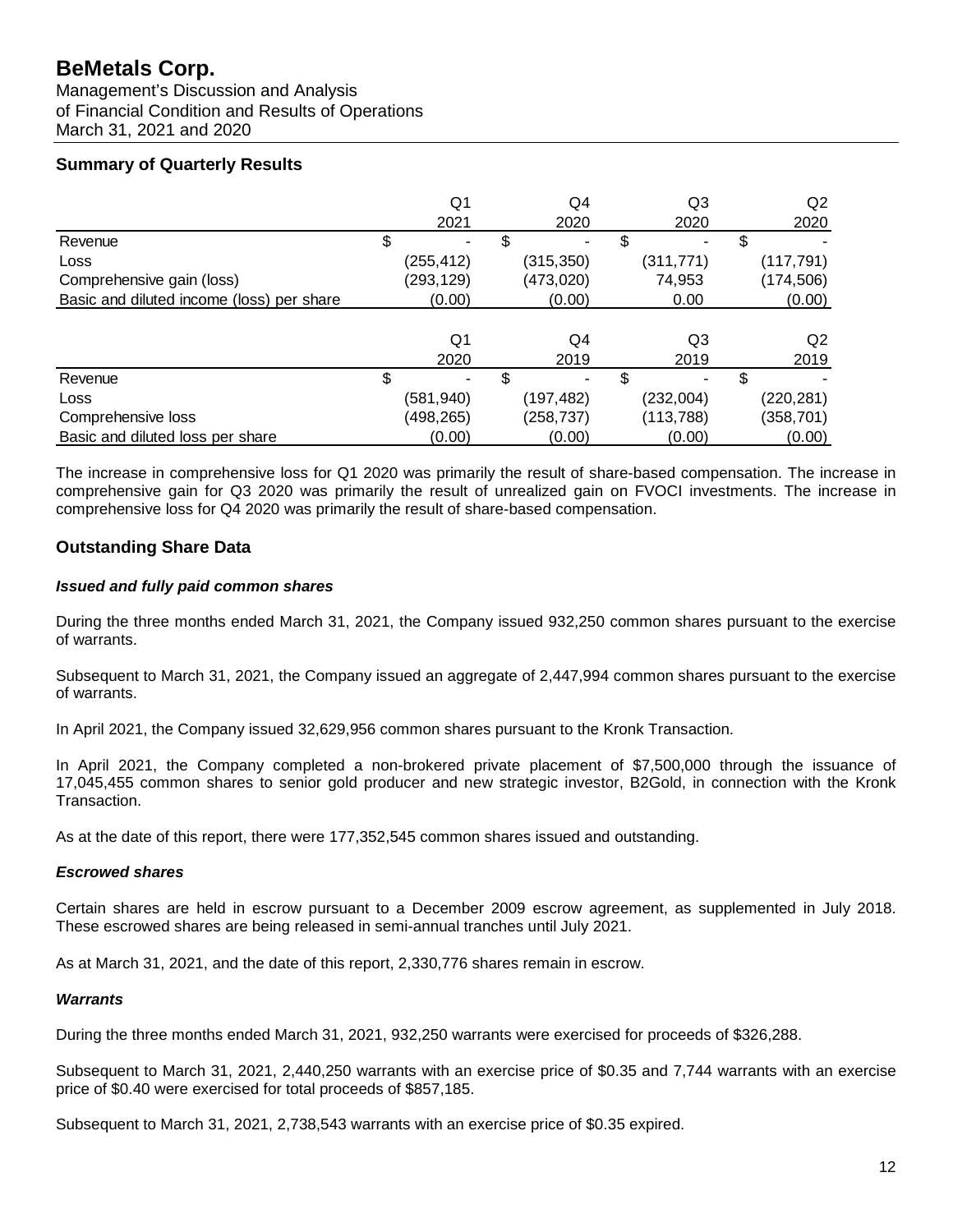As at the date of this report, there were 1,076,006 warrants outstanding.

### *Share options*

As at the date of this report, there were 10,020,000 share options outstanding.

## **Related Party Transactions**

Key management personnel include those persons having authority and responsibility for planning, directing and controlling the activities of the Company as a whole. The Company has determined that key management personnel consist of members of the Company's Board of Directors and corporate officers.

During the three months ended March 31, 2021, key management personnel compensation, including directors and officers, was comprised of \$142,290 (March 31, 2020: \$110,511), of which \$43,993 related to share-based compensation and \$98,297 related to management fees and salaries (March 31, 2020: \$39,742 and \$70,769, respectively).

## **Outlook**

BeMetals is currently advancing the exploration and development of its portfolio of precious and base metals projects in Japan, the U.S.A., and Zambia. These activities include the initial exploration fieldwork at the newly acquired portfolio of gold projects in Japan, completing the preliminary economic assessment at its high-grade South Mountain Polymetallic Project in Idaho, and progressing further exploration at the Pangeni Copper Project in Zambia.

Due to various global travel restrictions and business closures caused by the ongoing COVID-19 pandemic, the Company does expect periodic delays with exploration work as well as drilling results. The Company has experienced operational teams in each region and is doing its best to mitigate such delays. BeMetals is also continuing to take certain precautions in each country of its operations to keep our work teams safe and healthy, and to reduce the spread of the COVID-19. In addition, BeMetals is complying with various in-country guidelines and has implemented standard operating procedures designed to provide precautionary measures to ensure the safety of its employees and contractors.

In Japan, management is preparing an exploration program for its recently acquired Kazan Gold Project. Currently the country is largely closed to foreign nationals from entering the country which may delay the launch of the 2021 drilling program

At the South Mountain Project, the team is incorporating the recently updated mineral resource estimate into the ongoing preliminary economic assessment study. Metallurgical testing and the collection of certain baseline environmental data for project permitting are also being conducted for the preliminary economic assessment, which is planned to be completed by September 2021.

At the Pangeni Copper Project, the Company plans to undertake aircore and core drilling programs with the intention of further vectoring and expanding into high-grade copper mineralization at the D-Prospect as well as testing at the G2 and Q3 targets on the property. BeMetals is working with its partners JOGMEC, Copper Cross Zambia Limited, and Pangeni Mineral Resources Limited to plan and execute the 2021 exploration program from H1 2021.

BeMetals' overall objective is to become a leading precious and base metals producer through the acquisition of quality exploration, development and production stage projects. This strategy is directed by the Board, key members of which have an extensive, proven track record in delivering considerable value in the mining sector through the discovery and building of mines. The Board, its advisors, and senior management also provide outstanding deal flow of project opportunities to the Company based upon an extensive international minerals business network of contacts.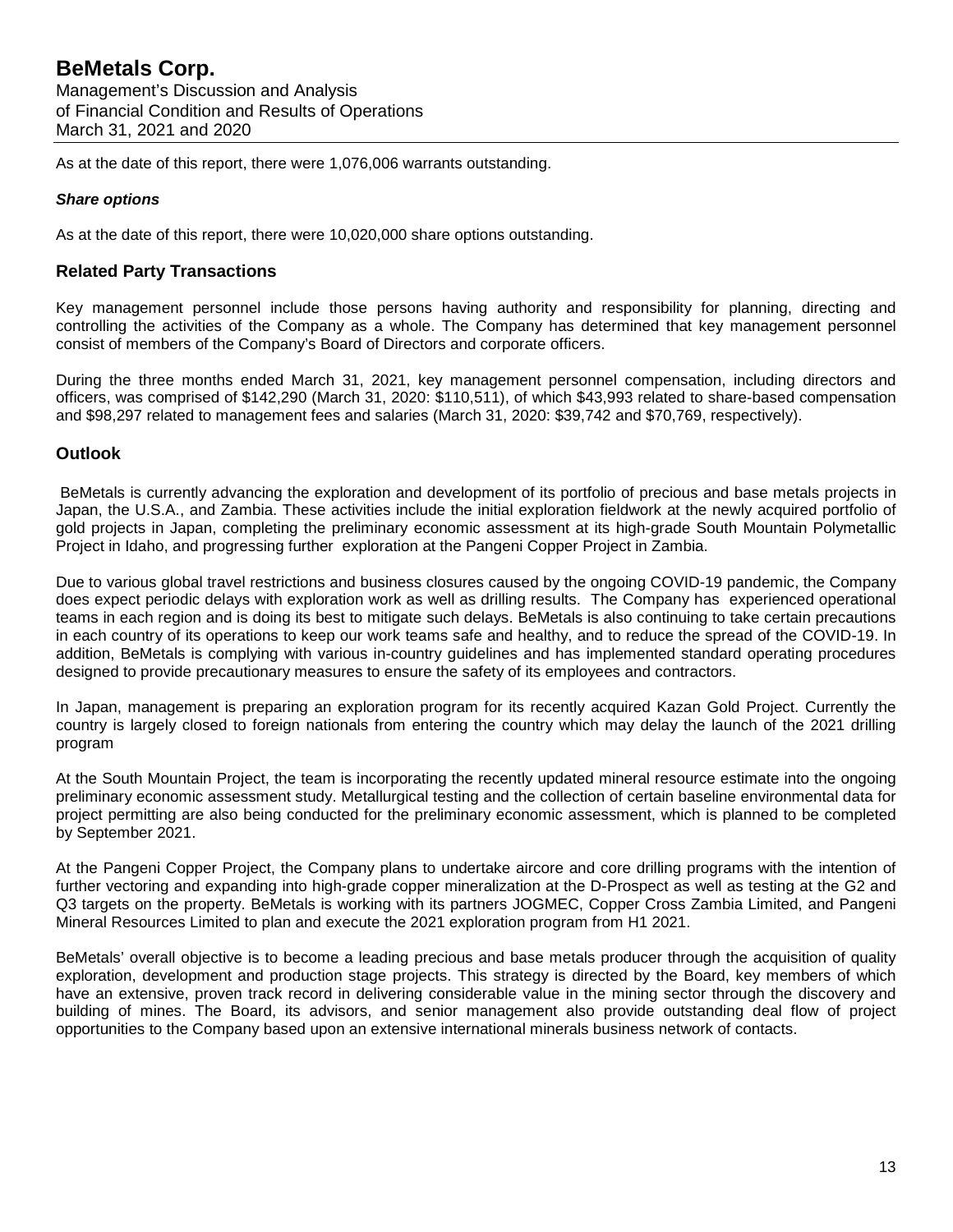### **Critical Accounting Policies and Estimates**

The Company has prepared the accompanying financial statements in accordance with IFRS. Significant accounting policies are described in Note 3 of the Company's financial statements as at and for the year ended December 31, 2020, except for newly adopted accounting policies as noted below.

The preparation of financial statements in conformity with IFRS requires management to make estimates and assumptions that affect the reported amounts of assets and liabilities and disclosure of contingent assets and liabilities at the date of the financial statements and the reported amounts of expenses during the reporting period. Actual outcomes could differ from these estimates.

## **Financial Instruments and Financial Risk Management**

### *Financial Instruments*

Cash, deposits, amounts receivable, and trade and other payables are held at amortized cost which approximates fair value due to the short-term nature of these instruments. Common shares of publicly traded companies included in investments are classified as FVOCI. The South Mountain Option is classified as fair value through profit or loss.

### *Financial Risk Management*

The Company is exposed in varying degrees to a variety of financial instrument related risks. The type of risk exposure and the way in which such exposure is managed is provided as follows:

### **Credit risk**

Credit risk arises from the potential for non-performance by counterparties of contractual financial obligations. The Company's exposure to credit risk is on its cash and amounts receivable. The Company reduces its credit risk by maintaining its bank accounts at a large international financial institution. The maximum exposure to credit risk is equal to the carrying value of these financial assets.

### **Liquidity risk**

Liquidity risk is the risk that the Company will not be able to meet its financial obligations as they fall due. The Company has a planning and budgeting process in place to help determine the funds required to support the Company's normal operating requirements on an ongoing basis. The Company attempts to ensure there is sufficient access to funds to meet on-going business requirements, taking into account its current cash position and potential funding sources. As at March 31, 2021, the Company had current liabilities of \$141,188 and working capital of \$3,696,848. On April 23, 2021, the Company closed a non-brokered private placement of \$7,500,000.

The Company also has commitments or option payments arising in 2021 related to the South Mountain Project as outlined earlier in this report.

### **Foreign currency risk**

Foreign currency risk is the risk that the fair values of future cash flows of a financial instrument will fluctuate because they are denominated in currencies that differ from the Company's functional currency. The Company's reporting currency is the Canadian dollar and major purchases are transacted in Canadian and US dollars. A portion of the Company's exploration and evaluation expenditures are incurred in Zambia, but are predominantly transacted in US dollars. The Company maintains Canadian and US dollar bank accounts in Canada. The Company is subject to gains and losses from fluctuations in the US dollar against the Canadian dollar. The Company held a net monetary asset position of \$1,636,818 in US dollars as of March 31, 2021, with the effect on profit or loss before tax of a 10% fluctuation to the CAD dollar being \$163,682.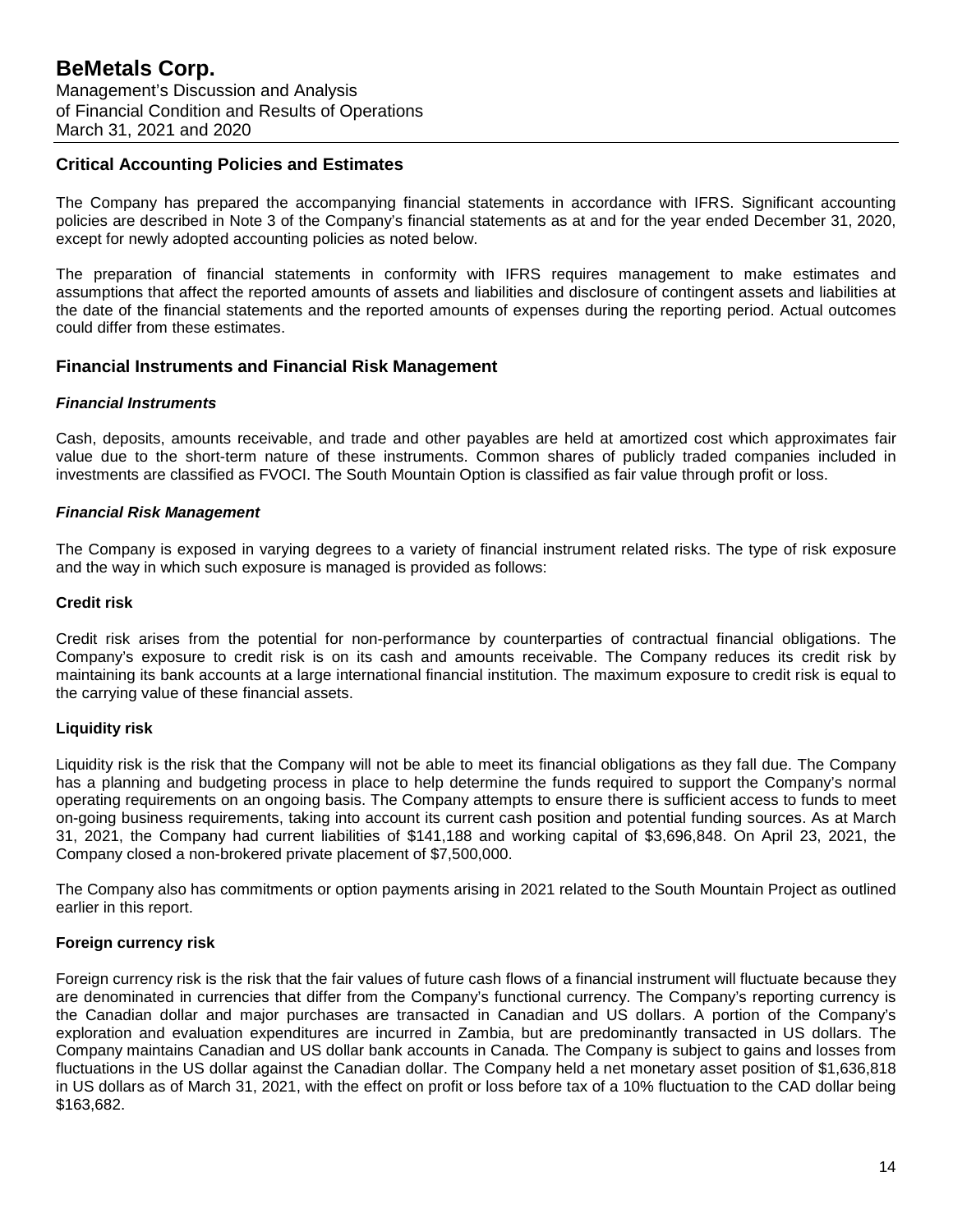### **Interest rate risk**

Interest rate risk is the risk that the fair value of future cash flows of a financial instrument will fluctuate because of changes in market interest rates. The Company's exposure to interest rate risk relates to its ability to earn interest income on cash balances at variable rates. Changes in short term interest rates will not have a significant effect on the fair value of the Company's cash account.

### **Price risk**

The Company's ability to raise capital to fund exploration or development activities is subject to risk associated with fluctuations in the market prices of base and precious metals including copper, zinc, silver, gold, and lead, and the outlook for these metals. The Company does not have any hedging or other derivative contracts respecting its operations. In addition, the Company's investments which are comprised of publicly traded equity securities are subject to price risk.

Market prices for metals historically have fluctuated widely and are affected by numerous factors outside of the Company's control, including, but not limited to, levels of worldwide production, short-term changes in supply and demand, industrial and retail demand, central bank lending, and forward sales by producers and speculators. The Company has elected not to actively manage its commodity price risk, as the nature of the Company's business is in exploration.

Equity price risk is defined as the potential adverse impact on the Company's earnings due to movements in individual equity prices or general movements in the level of the stock market. The Company closely monitors individual equity movements, and the stock market to determine the appropriate course of action to be taken by the Company.

The Company is exposed to price risk with respect to its investment in Thunder Mountain, which trades on the OTCQB under the symbol 'THMG'.

### **Risks and Uncertainties**

The risk factors described below summarize and supplement the risk factors contained in the Company's filing statement dated July 18, 2018, (the "Filing Statement") and available on SEDAR at [www.sedar.com,](http://www.sedar.com/) and should be read in conjunction with the more detailed risk factors outlined in the Filing Statement:

The Company is engaged in the acquisition and exploration of natural resource properties, an inherently risky business, and there is no assurance that economically recoverable resources will ever be discovered and subsequently put into production. Most exploration projects do not result in the discovery of economically recoverable resources.

Exploration activities require large amounts of capital. There is a risk that during the current difficult economic situation the Company will not be able to raise sufficient funds to finance its projects to a successful development and production stage. While the Company's management and technical team carefully evaluate all potential projects prior to committing the Company's participation and funds, there is a high degree of risk that the Company's exploration efforts will not result in discovering economically recoverable resources. The Company depends on the business and technical expertise of its management team and there is little possibility that this dependence will decrease in the near term.

There is no guarantee that the Company will exercise its option pursuant to the Pangeni Agreement and/or South Mountain Agreement. The completion and exercise of one or both of those options is affected by the success of the Company's exploration efforts and is contingent upon certain conditions precedent as well as the price of metals which are affected by numerous factors including inflation, investor speculative activities, relative exchange rate of the U.S. dollar to other currencies, global and regional demand and production, global and regional political and economic conditions, and production costs in major producing regions. These factors are beyond the Company's control and are impossible to predict.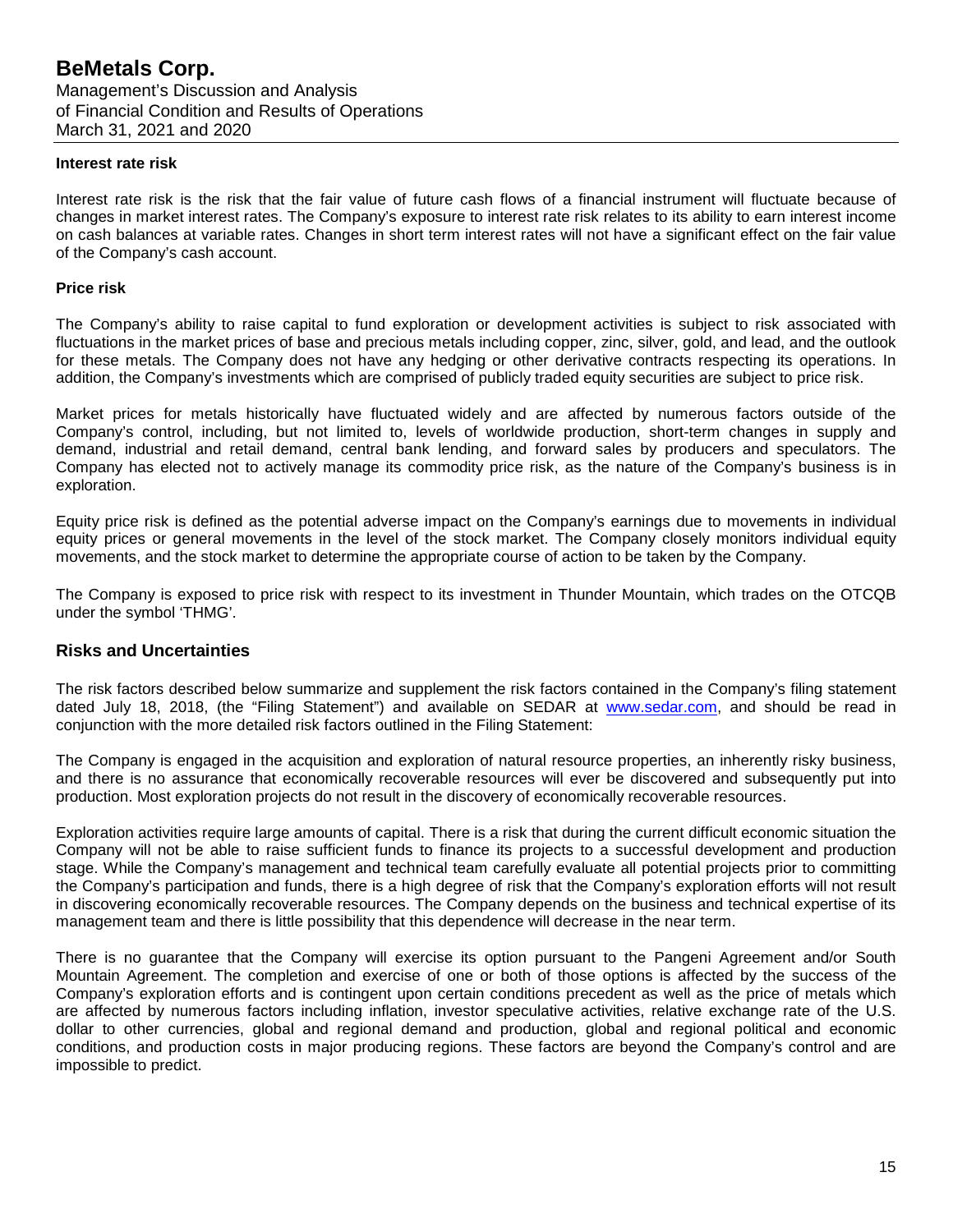## *New diseases and epidemics (such as COVID-19) may adversely impact the Company's business*

In March 2020, the World Health Organization declared a global pandemic related to the novel coronavirus (COVID-19). The expected impact and extent of the spread of COVID-19, and the duration and intensity of resulting global business disruption and related financial and social impact, are uncertain, and such adverse effects could be material. The mineral exploration sector is expected to be impacted as many local and regional governments have issued public health orders in response to COVID-19, including restricting the movement of people, which could impact the Company's ability to access its properties and undertake exploration programs in the anticipated timeframes.

The actual and threatened spread of COVID-19 globally could adversely affect global economies and financial markets resulting in a prolonged economic downturn and a decline in commodity prices and the value of the Company's share price. The extent to which COVID-19 (or any other disease, epidemic or pandemic) impacts business activity or financial results, and the duration of any such negative impact, will depend on future developments, which are highly uncertain and cannot be predicted, including new information which may emerge concerning COVID-19 and the actions required to contain or treat its impact, among others.

## **Management's Report on Internal Control over Financial Reporting**

In connection with National Instrument ("NI") 52-109 (Certification of Disclosure in Issuer's Annual and Interim Filings) adopted in December 2008 by each of the securities commissions across Canada, the Chief Executive Officer and Chief Financial Officer of the Company will file a Venture Issuer Basic Certificate with respect to the financial information contained in the unaudited condensed interim consolidated financial statements and the audited annual consolidated financial statements and respective accompanying Management's Discussion and Analysis. The Venture Issuer Basic Certification does not include representations relating to the establishment and maintenance of disclosure controls and procedures and internal control over financial reporting, as defined in NI 52-109.

Additional information relating to the Company is available on SEDAR at [www.sedar.com.](http://www.sedar.com/)

## **Qualified Person**

The technical information included in this MD&A has been reviewed and approved by John Wilton, CGeol FGS, the Company's CEO and President and a "Qualified Person" as defined by National Instrument 43-101 standards.

## **Caution Regarding Forward Looking Information**

This Management Discussion and Analysis may contain certain "forward-looking statements" within the meaning of Canadian securities legislation. Forward-looking statements are statements that are not historical facts; they involve predictions, expectations, beliefs, plans, projections, objectives, assumptions or future events or performance and are generally, but not always, identified by the words "expects", "plans", "anticipates", "believes", "intends", "estimates", "projects", "aims", "potential", "goal", "objective", "prospective", and similar expressions, or that events or conditions "will", "would", "may", "can", "could" or "should" occur. Forward-looking statements are based on the beliefs, estimates and opinions of the Company's management on the date the statements are made and they include a number of known and unknown risks and uncertainties and other factors. Consequently, there can be no assurances that such statements will prove to be accurate and actual results and future events could differ materially from those anticipated in such statements.

The following table outlines certain significant forward-looking statements contained in this MD&A and provides the material assumptions used to develop such forward-looking statements and material risk factors that could cause actual results to differ materially from the forward-looking statement: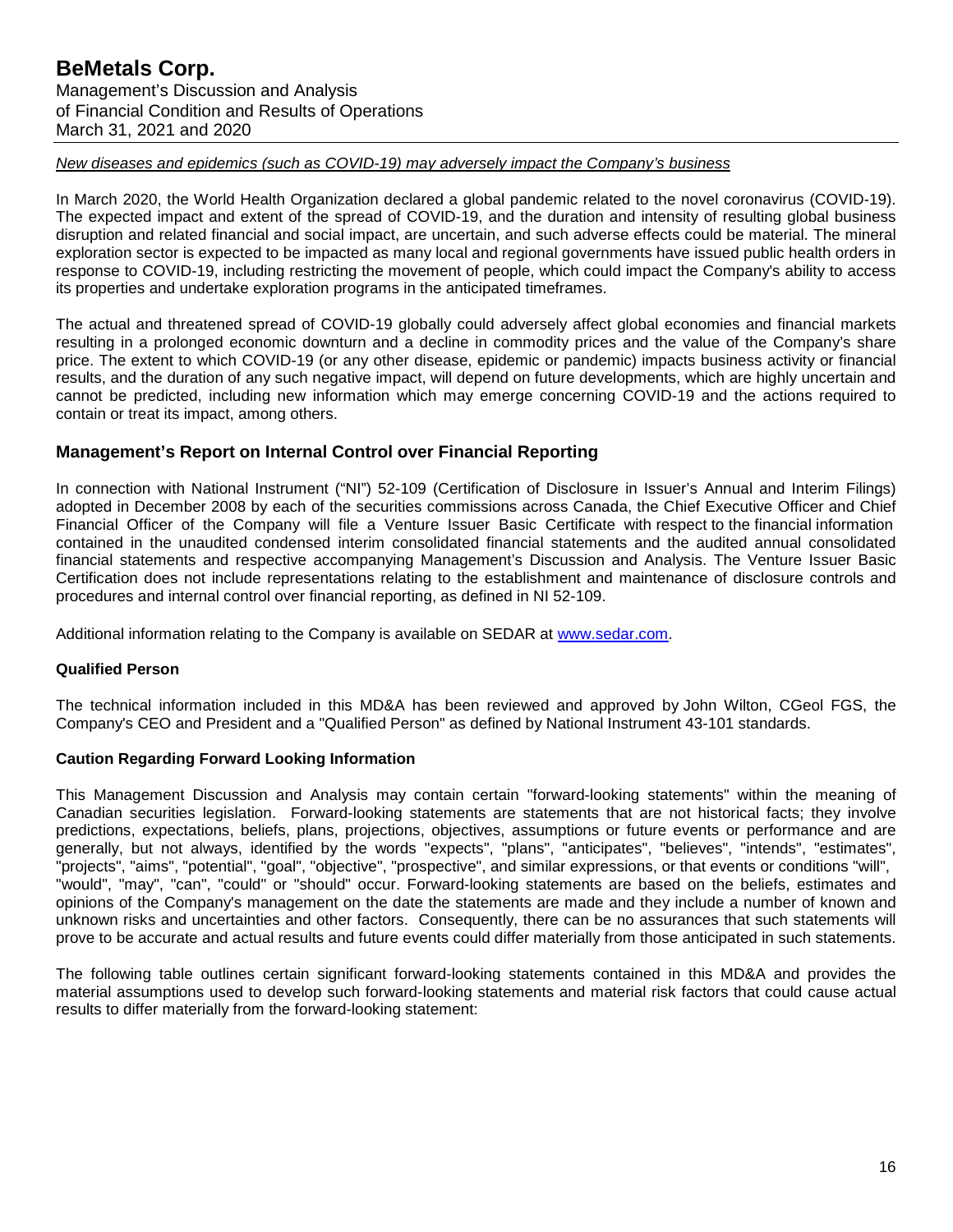Management's Discussion and Analysis of Financial Condition and Results of Operations March 31, 2021 and 2020

| <b>Forward</b><br>looking                                                                                                                                                                                                                                     | <b>Assumptions</b>                                                                                                                                                                                                                                                                                                                                                                                                                                                                                                                                                                                                                                                                                                                                                                                                                                                                    | <b>Risk Factors</b>                                                                                                                                                                                                                                                                                                                                                                                                                                                                                                                                                                                                                                                                        |  |  |  |
|---------------------------------------------------------------------------------------------------------------------------------------------------------------------------------------------------------------------------------------------------------------|---------------------------------------------------------------------------------------------------------------------------------------------------------------------------------------------------------------------------------------------------------------------------------------------------------------------------------------------------------------------------------------------------------------------------------------------------------------------------------------------------------------------------------------------------------------------------------------------------------------------------------------------------------------------------------------------------------------------------------------------------------------------------------------------------------------------------------------------------------------------------------------|--------------------------------------------------------------------------------------------------------------------------------------------------------------------------------------------------------------------------------------------------------------------------------------------------------------------------------------------------------------------------------------------------------------------------------------------------------------------------------------------------------------------------------------------------------------------------------------------------------------------------------------------------------------------------------------------|--|--|--|
| information                                                                                                                                                                                                                                                   |                                                                                                                                                                                                                                                                                                                                                                                                                                                                                                                                                                                                                                                                                                                                                                                                                                                                                       |                                                                                                                                                                                                                                                                                                                                                                                                                                                                                                                                                                                                                                                                                            |  |  |  |
| The Company's<br>anticipated<br>plans, costs,<br>timing and<br>capital for future<br>development of<br>the Company's<br>mineral<br>exploration<br>properties.                                                                                                 | Financing will be available for future exploration and<br>development of the Company's properties; the<br>actual results of the Company's exploration and<br>development activities will be favourable;<br>exploration and development costs will not exceed<br>the Company's expectations; the Company will be<br>able to retain and attract skilled staff, all requisite<br>regulatory and governmental approvals for<br>exploration projects and other operations will be<br>received on a timely basis upon terms acceptable to<br>the Company, and applicable political and economic<br>conditions are favourable to the Company; the price<br>of precious and base metals and applicable interest<br>and exchange rates will be favourable to the<br>Company; no title disputes exist with respect to the<br>Company's properties.                                              | Precious and base metals price volatility;<br>uncertainties involved in interpreting<br>geological data and confirming title to<br>acquired properties; the possibility that<br>future exploration results will not be<br>consistent with the Company's<br>expectations; availability of financing for<br>and actual results of the Company's<br>exploration and development activities;<br>increases in costs; environmental<br>compliance and changes in environmental<br>and other local legislation and regulation;<br>interest rate and exchange rate fluctuations;<br>changes in economic and political<br>conditions; the Company's ability to retain<br>and attract skilled staff. |  |  |  |
| The Company's<br>ability to carry<br>out anticipated<br>exploration on<br>its mineral<br>exploration<br>properties.                                                                                                                                           | The operating and exploration activities of the<br>Company for the next twelve months and the costs<br>associated therewith, will be consistent with the<br>Company's current expectations; debt and equity<br>markets, exchange and interest rates and other<br>applicable economic conditions are favourable to<br>the Company.                                                                                                                                                                                                                                                                                                                                                                                                                                                                                                                                                     | Changes in debt and equity markets; timing<br>and availability of external financing on<br>acceptable terms; increases in costs;<br>environmental compliance and changes in<br>environmental and other local legislation<br>and regulation; interest rate and exchange<br>rate fluctuations; changes in economic<br>conditions.                                                                                                                                                                                                                                                                                                                                                            |  |  |  |
| Plans, costs,<br>timing and<br>capital for future<br>exploration and<br>development of<br>the Company's<br>property<br>interests,<br>including the<br>costs and<br>potential impact<br>of complying<br>with existing and<br>proposed laws<br>and regulations. | Financing will be available for the Company's<br>exploration and development activities and the<br>results thereof will be favourable; actual operating<br>and exploration costs will be consistent with the<br>Company's current expectations; the Company will<br>be able to retain and attract skilled staff; all<br>applicable regulatory and governmental approvals<br>for exploration projects and other operations will be<br>received on a timely basis upon terms acceptable to<br>the Company' the Company will not be adversely<br>affected by market competition; debt and equity<br>markets, exchange and interest rates and other<br>applicable economic and political conditions are<br>favourable to the Company' the price of precious<br>and base metals will be favourable to the Company;<br>no title disputes exist with respect to the Company's<br>properties. | Precious and base metals price volatility,<br>changes in debt and equity markets; timing<br>and availability of external financing on<br>acceptable terms; the uncertainties involved<br>in interpreting geological data and<br>confirming title to acquired properties; the<br>possibility that future exploration results will<br>not be consistent with the Company's<br>expectations; increases in costs;<br>environmental compliance and changes in<br>environmental and other local legislation<br>and regulation; interest rate and exchange<br>rate fluctuations; changes in economic and<br>political conditions; the Company's ability to<br>retain and attract skilled staff.   |  |  |  |
| Management's<br>outlook<br>regarding future<br>trends.                                                                                                                                                                                                        | Financing will be available for the Company's<br>exploration and operating activities; the price of<br>precious and base metals will be favourable to the<br>Company; required regulatory approvals for the<br>acquisition of mineral properties will be received.                                                                                                                                                                                                                                                                                                                                                                                                                                                                                                                                                                                                                    | Precious and base metals price volatility;<br>changes in debt and equity markets;<br>interest rate and exchange rate fluctuations;<br>changes in economic and political<br>conditions.                                                                                                                                                                                                                                                                                                                                                                                                                                                                                                     |  |  |  |